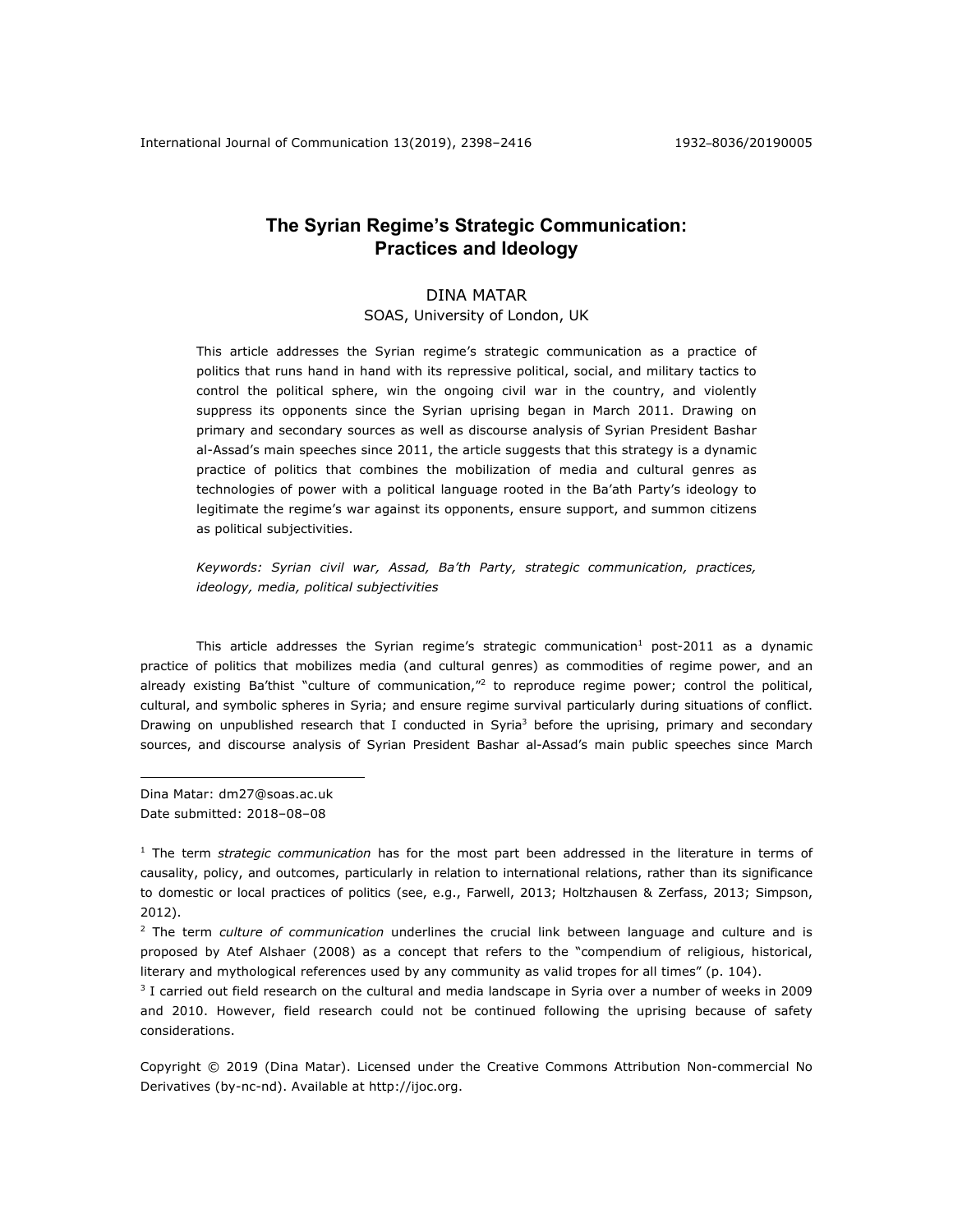1

2011, this article suggests that the Syrian regime's strategic communication practices had pervaded social, cultural, and personal spaces since the late president Hafez al-Assad came to power in a military coup in 1970, running hand in hand with other regime practices and measures intended to control the political sphere; ensure regime survival; summon Syrians as political subjects of the nationalist Ba'thist ideology; bind Syria's mosaic of ethnic, religious, and sectarian groups<sup>4</sup> as members of an imagined Arab nation; and set the limits about what can be said in public "about a particular topic at a particular historical moment" (Foucault, cited by Hall, 1997, p. 44).

This proposition draws on two interrelated dynamics. The first is an understanding of culture as discursive (semiotic) practices of meaning-making, an understanding that demands analytical attention to how actors use words, symbols, images, and spectacle for different purposes, including normalizing regime power in different historical contexts; the second sees communication and politics as coconstitutive in constructing consensus, altering public affect, producing political subjectivities, and promoting ideological regimes of representation that become material when "inscribed in practices" (Althusser & Hall, cited in Wedeen, 1999, p. 12). The proposition does not mean that ideological regimes of representations are believable or accepted without resistance—in fact, the Syrian uprising was, in essence, composed of acts of popular resistance to such ideological regimes and power structures—but to address the practices the regime had consistently used to mobilize regimes of representation to cultivate power in ways that are taken for granted.

In his book *Impossible Revolution: Making Sense of the Syrian Tragedy*, Syrian dissident and intellectual al-Haj Saleh (2017) refers to the nationalist Ba'thist ideology, in place since 1963, as the "doctrine of absolute Arabism" (p. 92). Such a doctrine, he writes, envisages that

Syria is an Arab country that . . . along with the other Arab countries, comprises the Arab homeland. It also claims that the Arab identity of these countries is essential, definite and entirely defines all residents, lands and states. . . . The most prominent feature of Ba'thist Arabism is seen in its project of complete political and intellectual homogenization that was undertaken inside Syria . . . [to] . . . create uniformity among all Syrians and to position Ba'thism as their profound truth, the Ba'th party as the carrier of their eternal message as Arabs. (pp. 92–94)

According to the Ba'th Party doctrine, all Syrians, irrespective of sect, religion, or ethnicity, had to be actively constructed as Syrian Arab nationals, an appellation combining the significant identity markers of Syrian and Arab identities together, and made visible in various symbols and references, such as in the official name for Syria as the Arab Syrian Republic and in the names of state institutions, including the media (e.g., state television is called the Syrian Arab TV and the army the Syrian Arab Army). However, despite these practices, the founding Ba'th project that intended to build a "Syrian Arab Nation" in which sectarianism and tribalism would supposedly cease to exist never materialized. In fact, although the party recruited from all ethnicities and religions, it exploited sectarianism as a political

<sup>4</sup> As of 2010, Syria's population was roughly 65% Sunni Arab, 15% Kurdish, 10% Alawite, 5% Christian, 3% Druze, 1% Ismaili, and 1% Twelver Shia. For details, see Balanche (2018).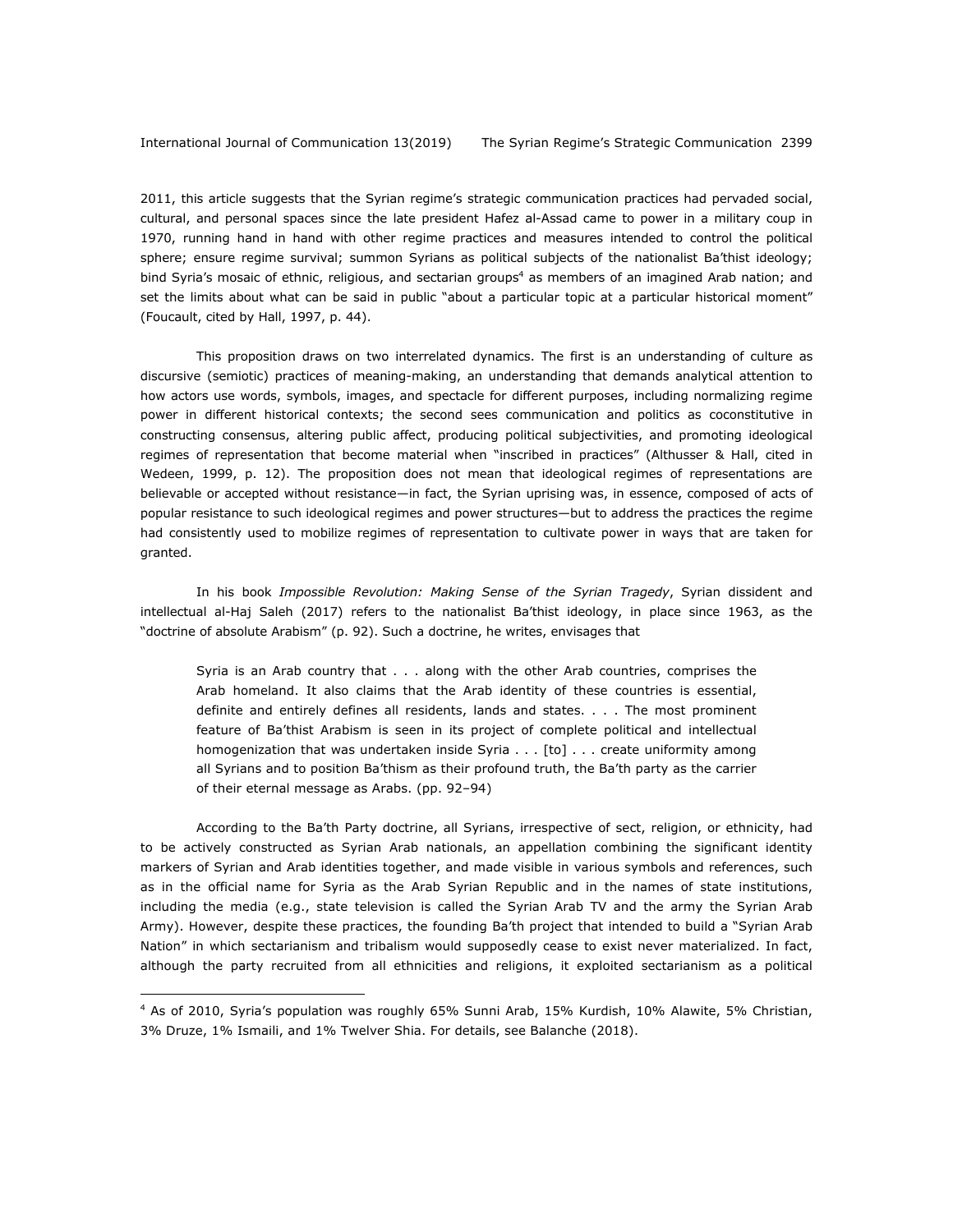<u>.</u>

practice that the late President Hafez al-Assad maintained, ensuring that key members of the "Alawite constituency,<sup>"5</sup> to which he belonged, remained in key posts, such as in the army, state institutions, and the secret services, thus establishing a system of power that helped the revival of sectarianism during particular sociohistorical contexts.

There are practically no studies that have specifically addressed the Syrian regime's strategic communication as a practice of politics before and since the uprising. However, since 2011, several studies have discussed the multiple contested mediated narratives that have emerged in the course of the uprising-turned-war (e.g., Crilley, 2017; Matar, 2016) and the deployment of a dominantly sectarian narrative by diverse actors during the course of the conflict (al-Rawi, 2015; Badran & Smets, 2018). Other studies have specifically focused on media use by the Islamic State and other Islamist groups (e.g., Melki & Jabado, 2016), and others have addressed the role of social media platforms in the uprising-turned-civil war (e.g., Ahmed & Hamasaeed, 2015; Shehabat, 2011). Before 2011, a few critical works (although not specifically using the concept of strategic communication) incorporated critical cultural analysis in discussions of the Syrian regime's power and longevity despite various setbacks and challenges, including an uprising by the Syrian Muslim Brotherhood in 1982 that was violently suppressed by the regime (see, e.g., cooke, 2007; Wedeen, 1999). These studies have provided nuanced analysis of the regime's mobilization of culture, its relationship with elites as well as with media and cultural producers, and the mechanisms through which cultural producers had helped sustain and communicate the regime's power.

In her seminal study of Syria's political system under the late President Hafez al-Assad, Lisa Wedeen (1999) provides an intricate analysis of the sophisticated mechanisms the regime put in place to induce obedience and compliance among the population. In her work, she addresses what she terms the ambiguity, but also powerful reach, of the regime's political project that used market-oriented language and images in newspapers, plays, books, and television shows to promote an Assad personality cult, which served to enforce "obedience, induced complicity, isolated Syrians from one another, and set the guidelines for public speech and behavior" (p. 159).<sup>6</sup> However, Wedeen also makes clear that although Syrians publicly endorsed the regime as a form of dissimulation, they privately pushed the boundaries of compliance and obedience, an argument also advanced by miriam cooke (2007) in her analysis of underground and subversive dissidence in Syria in the late 20th century. In her book *Dissident Syria*, cooke underscores how the Syrian regime actively intervened in culture and sought to mold it, posing dilemmas to an earlier generation of Syrian artists, writers, and intellectuals torn between the desire to criticize power and the obligation to compromise with it. Focusing on Syrian visual cultural production, media anthropologist Christa Salamandra (2008, 2011) provides the first detailed ethnography of Syrian *musalsalat* (television serials) and their producers, and their continued commitment to the regime's *tanwir*  (enlightenment) political ideology, an argument taken further by Donna Della Ratta (2017) in her

<sup>5</sup> The term *Alawite constituency* does not suggest that the community is homogenous as there are different tribes and clans within this consistency.

 $6$  In her book, Wedeen (1999) suggests that the Assad cult produced a certain internalization of categories or "frames" of thinking that shaped "the way people see themselves as citizens" (p. 19). This was achieved through the regime's use of cult as a disciplinary practice, supplemented by the provision of socioeconomic benefits.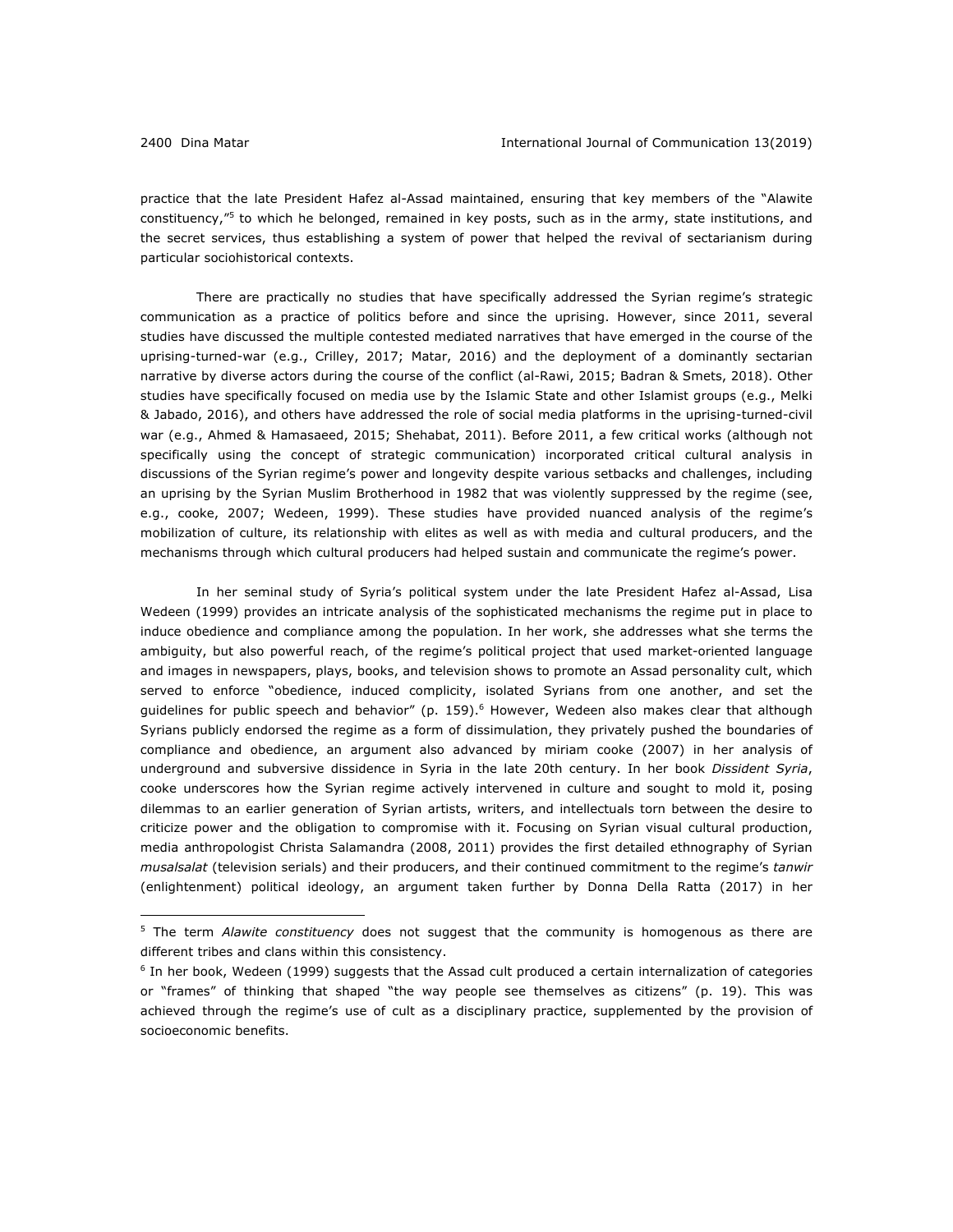theorization of the relationship between cultural producers and the regime as a whisper strategy that reflects the strategic necessities of both sides and that constructs this accommodation as being part of a homegrown national project.

Broadly speaking, Syrian political elites, like other elites in postcolonial states, saw culture as a potential catalyst for social change and national progress, a view in alignment with the Ba'th Party's desire to centralize all cultural practices under government-controlled apparatuses. This view was also central to former President Hafez al-Assad's "corrective movement," which formed the basis of his rule and which aimed to shape and construct Syrian national identity as an Arab national identity while managing expectations of freedom and upward mobility. Over the period of his rule (1970–2000) and after his death when his son Bashar took over, the concept of *tanwir* (literally meaning enlightenment) would come to inform, and be used interchangeably with, the regime's political language related to economic and political reforms as well as discourses of citizenship (Wedeen, 2013). More recently, Della Ratta (2017) addresses how *tanwir,* as a political ideology, materialized into new forms of regime-sponsored visual cultural output genres, underlining the convergence of the regime's and the cultural producers' needs in the ideological discourse of *tanwir*, a mutual mode of accommodation that cooke (2007) calls "commissioned criticism," a condition in which the work of intellectuals who see themselves as being critical of the regime is appropriated by the regime as a political strategy.

Any analysis of the Syrian regime's strategic communication warrants a detailed study of the interdependency between language and culture and among media, cultural producers, and the regime over time; the role of other institutions (such as the powerful security apparatus and the army) in helping maintain the status quo; the socioeconomic and sociopolitical realities that have informed cultural and social belief; the demographic make-up of Syria; the persistence of a patronage system that gave the minority Alawite community material privileges in exchange for political support; the emergence and rise of the Islamic State and other Islamist groups, international and regional intervention, and geopolitical considerations; as well as continued support from its allies, Iran, Hezbollah, and Russia—complex pursuits beyond the scope of this article. Furthermore, such an analysis must also critically engage with the regime's strategic communication as practiced and produced in diverse cultural platforms and genres: spectacle, film, music, art, symbols, satire, images, performance, novels, and poetry. However, given the complex evolving context of the Syrian conflict, which has involved a variety of actors and has seen an explosion in new cultural genres and media platforms as spaces of war, I limit the analysis to addressing the regime's mobilization of various media spaces as commodities of power and the mobilization by President Bashar al-Assad of a political language that essentially reiterates the key tropes of the longstanding Ba'athist culture of communication. I focus on Assad's political language as a significant discursive practice of meaning-making and as a "site of, and a stake in, struggles for power" (Fairclough, 1989, p. 15) that supplements other sites and practices of struggle in moments of crises. Fundamental to the discussion, however, is Syria's prenetworked media environment and the relationship between the regime and culture, which I briefly attend to next.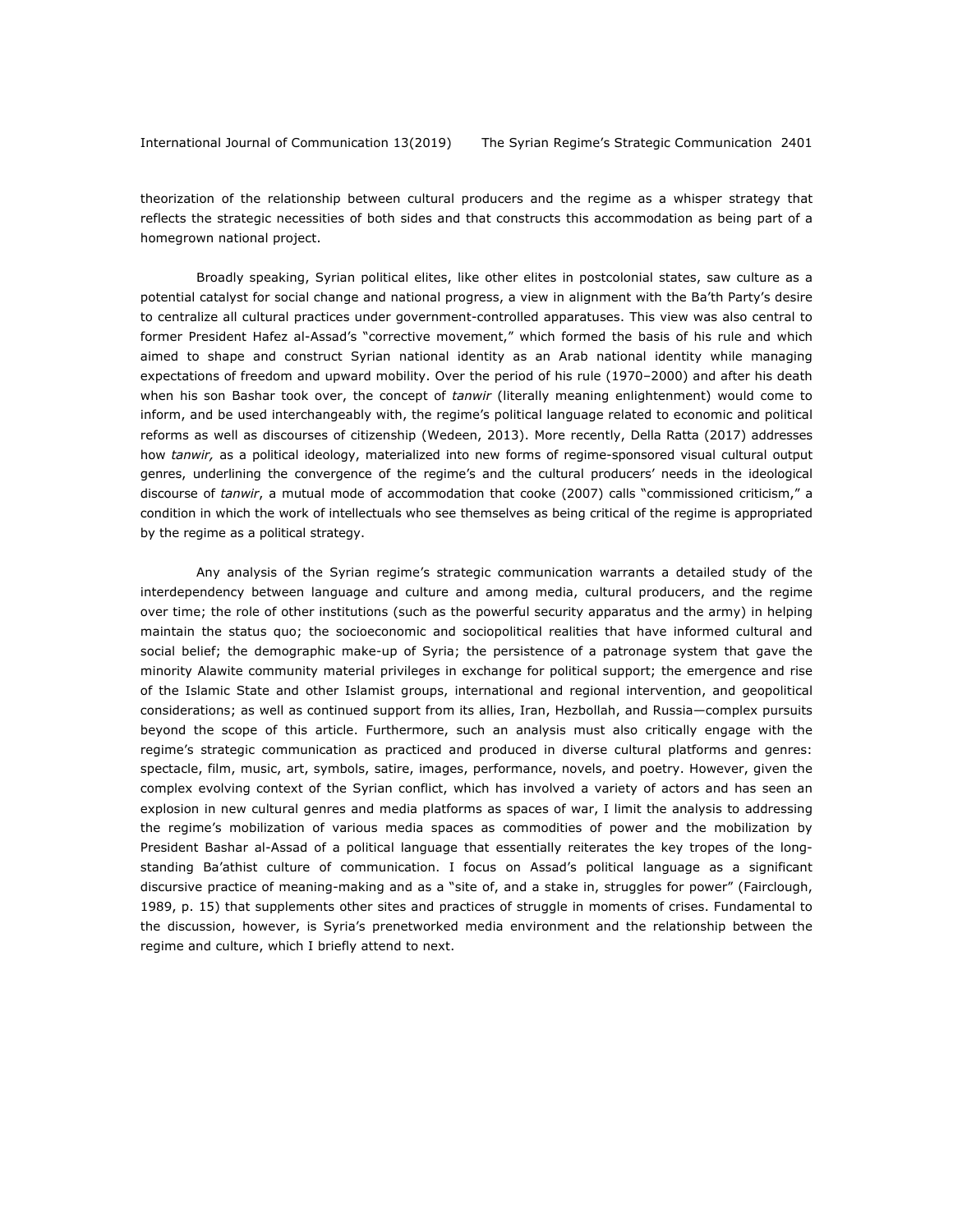<u>.</u>

### **Media as Technologies of Regime Power**

Syria gained its independence from France in 1947, beginning a period of leadership change and unrest that lasted until the 1963 takeover by the Ba'th Party and the imposition of a state of emergency. Like many of its neighbors, Syria began its independent existence as an artificial entity with few resources. Within 20 years, it was transformed under Hafez al-Assad into a regional power, supported by a powerful securitybased (*mukhabarat*) institutional structure and strong state institutions. As in any authoritarian context, the media—newspapers, radio, and television—effectively served as technologies of power in the service of the regime. In the case of Syria, the media, I suggest, served as tools in what Ismail (2018) calls a "civil war regime developed as a form of government . . . [that] . . . rests on and creates the condition of a latent permanent war between rulers and ruled" (p. 189).

For more than 40 years, Syrian media spaces were largely closed and driven top-down to secure support, help build an effective state structure, and promote the ruling Ba'thist ideology as a force of national unity and modernization opposed to feudalists, the bourgeoisie, and bureaucrats co-opted by international capitalism. Modernization and reform, according to the Ba'thist discourse, envisaged the transformation of the ordinary Syrian citizen into an agent of progress that could neither be enforced nor imposed by law or government decree; rather, it could be achieved through the work of institutions of the modern state—the school, the army, the party, and the media. As such, since the takeover by the Ba'th Party of power, the three main state-controlled daily newspapers, *Tishreen*, *Al-Ba'ath*, and *Al-Thawra*, along with the Syrian Arab News Agency, state radio, and television, were all entrusted with promoting the Ba'th ideology and communicating high expectations pertaining to developmentalist aims as well as to the production of Syrian citizens as Arab nationalists and patriots who believe in the goals of the party and in Syria's Arab identity.<sup>7</sup>

Satellite television, introduced in 1994, was placed under regime control, and Internet access was carefully monitored and regularly blocked. In the 1990s, when the Internet became available in the region and exposed Syrians, like other Arabs, to diverse opinions and information, the regime allowed some private ventures into audiovisual production, enabling private TV companies to officially operate inside the country with limited autonomy as part of a process defined as "selective liberalization" (Heydemann, 1993, p. 88), under which state institutions began to loosen their control over key economic sectors, but retained their leveraging power over media and culture. Although this move offered some space for cultural interventions in the public sphere, cultural producers remained committed to the regime's solid ideological platform as a basis for an agreement over "a shared commitment in the name of progress, development and modernism" (Della Ratta, 2018, p. 19).

The first decade of Bashar al-Assad's rule after he became president in 2000 ushered in a period of some reforms amid a new atmosphere of trust and hope fueled by talk about democracy and political rights, the establishment of civil society forums in Damascus and other places across the country, and some liberalization in the financial sectors. The period, known as the Damascus Spring, was also marked by the

 $<sup>7</sup>$  The narrative I offer does not deny that dissidents and dissident cultural production existed. In fact,</sup> several underground media operated over the years and different forms of transgression and opposition were to be found in novels, artwork, and satire.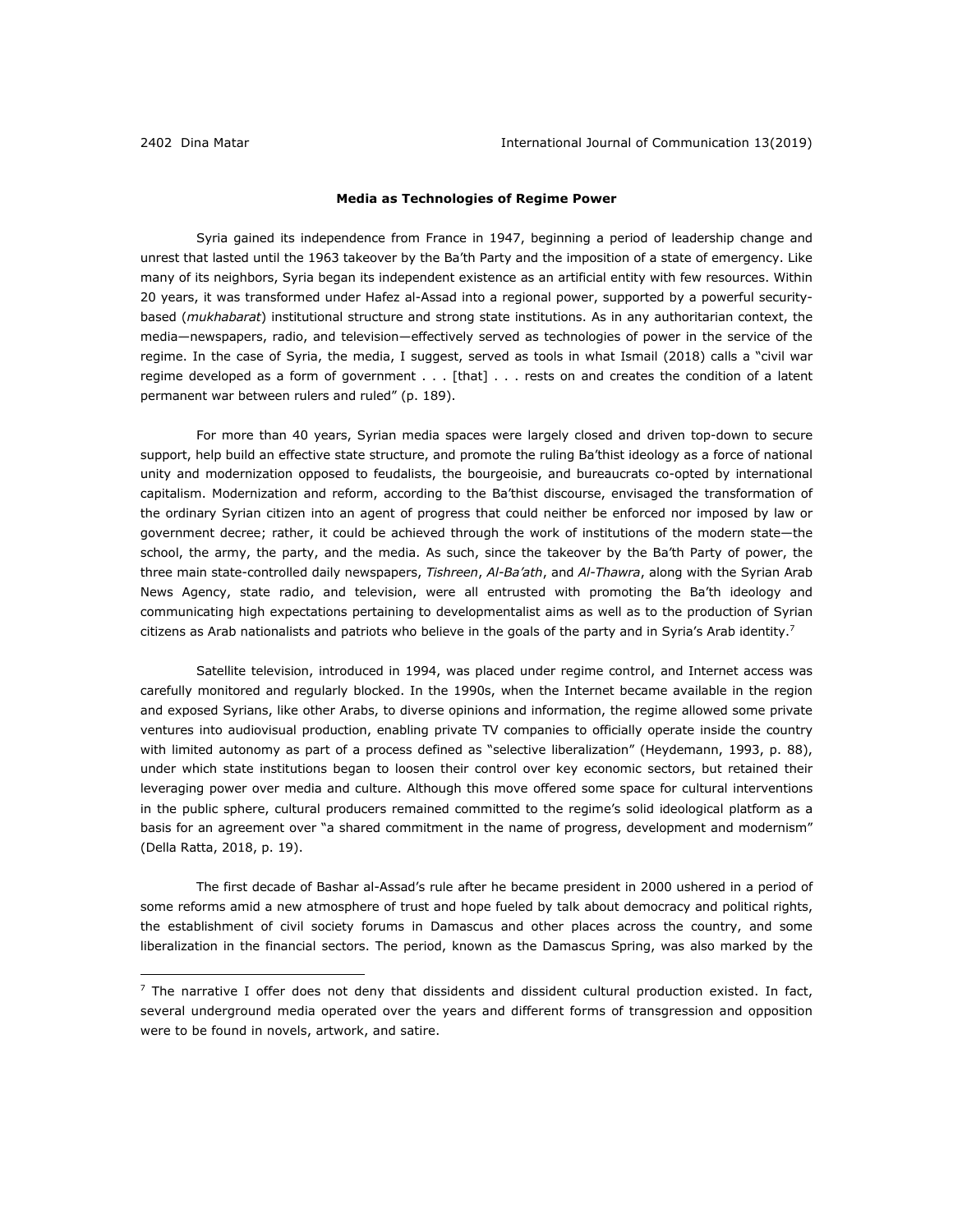increasing popularity of Syrian cultural production in the Gulf markets (see Della Ratta, 2018, for details), and the emergence of a new crop of dramas and documentaries known for their daring discussions of political and other taboo topics, including religion and sex as well as corruption and abuse of power.<sup>8</sup> Although these new products seemed to reflect a new sense of freedom and openness in the country, the state-controlled media continued to mobilize support for the regime and create legitimacy for the young Western-educated president, promoting his image as an enlightened leader committed to reform and tackling corruption and clientelism.<sup>9</sup> At the same time, however, the regime slowly opened the door for independent media outfits. Much of the newly launched private media were controlled by wealthy businessmen with close connections to the regime, including Rami Makhlouf, who established the *al-Watan*  newspaper; Majd Bahjat Sulayman, owner of Syria's largest media empire and executive director of the Alwaseet Group; and other Syrian businessmen who established the independent television channel Dounia  $TV<sub>t</sub><sup>10</sup>$  which proved to be one of the most faithful allies to the regime since 2011.

#### **Communication Challenges of the Uprising**

It was not until the Syrian uprising, which began as a fledgling popular protest against regime power, repression, and economic deprivation in March 2011 in the wake of the Tunisian and Egyptian revolutions, that the Syrian media and cultural landscape underwent a radical transformation because of the phenomenal growth in alternative and protest media genres and spaces that followed the regime's decision to allow Facebook access in February 2011. The explosion in alternative media and cultural spaces<sup>11</sup> and the emergence of new networks pulling activists from inside and outside Syria disrupted the regime's attempts to engineer seemingly reformist media content directed at educating the public on issues related to political rights and citizenship.

Also challenged were the regime's strategic communication practices as several large nodes of news curation and creative oppositional content emerged on Facebook and YouTube, including the "Syrian Revolution Against Bashar al-Assad 2011" and "Creative Memory of the Syrian Revolution" Facebook

<sup>&</sup>lt;sup>8</sup> The argument is based on fieldwork I carried out in Syria in 2010, which included interviews with diverse cultural producers, journalists, and writers, including well-known novelist Khaled Khalifa.

<sup>&</sup>lt;sup>9</sup> There is no space here to engage fully with these practices, but in the first decade of President Bashar al-Assad's rule, his image as a benevolent, quiet, and man-of-the-people was heavily mediated in the Syrian media. Pictures of him visiting markets, ostensibly without any guards, along with his British-born charismatic wife Asma were displayed in different spaces, including public space. Regime supporters were keen to tell stories of his humbleness and quiet approach to politics, according to interviews during my fieldwork.

 $10$  I conducted interviews with the chief executive of Dounia TV, Fuad Sharbaji, in 2010 in which he confirmed that, although the new television station had dubbed itself the "Voice of the People," it remained committed to working in line with regime directives.

 $11$  Roughly 100 new Syrian media projects were established after March 2011, according to Syrian journalists working in them. There were as many as 298 newspapers being circulated in different parts of the country during various periods of the uprising, in addition to 17 state-run or regime-affiliated newspapers (see "Syria's New Media Landscape," 2016).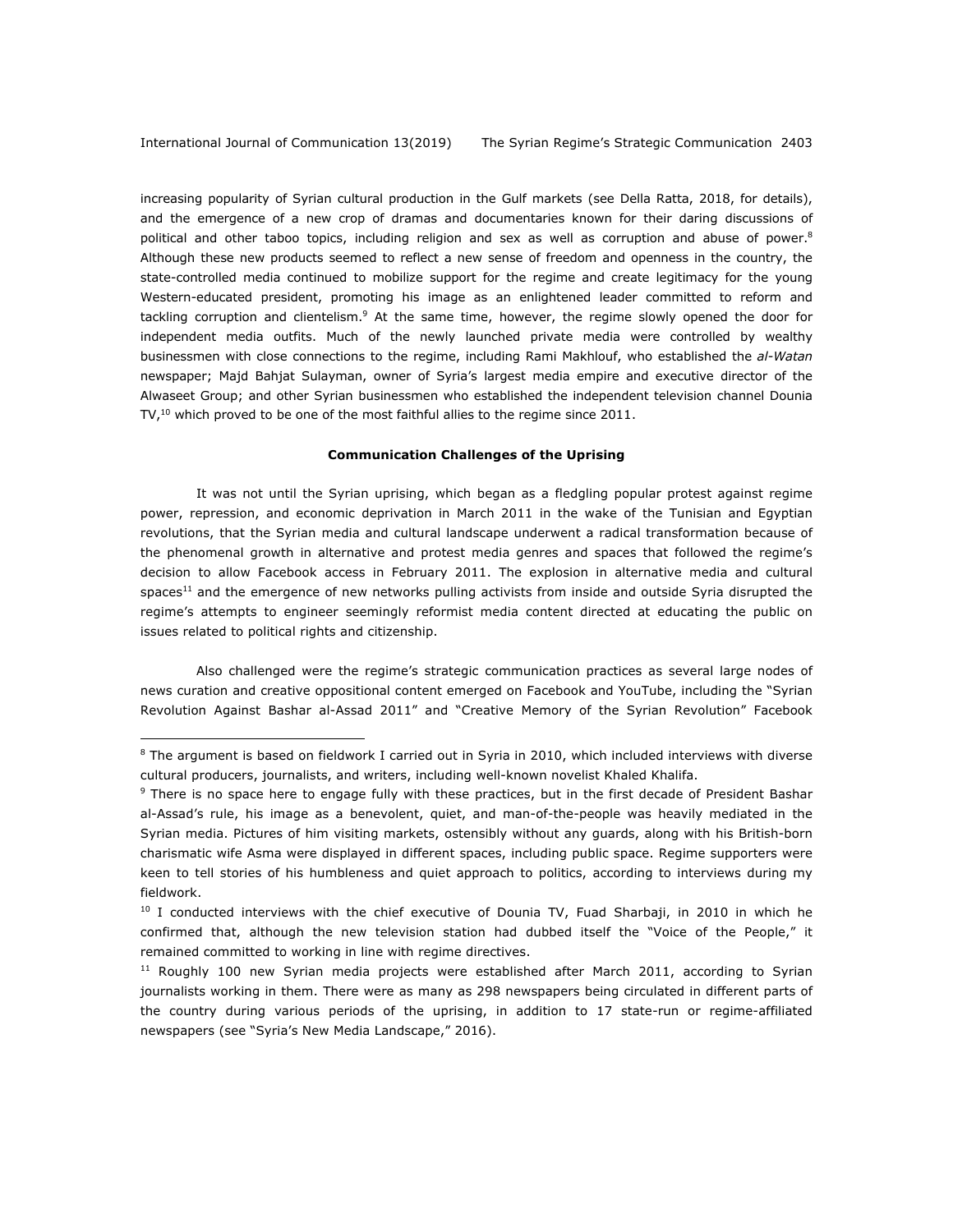pages, and in diverse cultural genres, satire, comedy, film, and music.<sup>12</sup> New newspapers and television channels were established in diverse spaces while Syrian activists harnessed different communication technologies—including social media platforms such as Facebook, YouTube, Skype, Twitter, and mobile phones—to expose the regime's brutality, communicate with various revolutionaries across the country, coordinate military attacks, disseminate news and information about the revolution, and mobilize support through the use of diverse techniques and creative affective content.

The challenge to the regime's control of the mediated public sphere was publicly acknowledged in a speech that President Bashar al-Assad gave to the Syrian National Assembly on March 30, 2011, two weeks after the uprising began, in which he claimed that

Syria had been subjected to a virtual war in the media and the Internet. . . . They wanted us to feel that things were over, and that our only choice was to surrender without putting up any fight . . . things are obviously more difficult because the Internet is more widespread and because the [communication] instruments are more modern. But the popular awareness we have seen was sufficient to respond very quickly. We need to strengthen this national patriotic awareness because it is the real force which protects Syria at every juncture.<sup>13</sup>

Within a few weeks of his speech, the regime mobilized state media, newspapers, television, radio, and the ostensibly independent media channels, social media platforms, and online spaces to communicate images of spectacular violence, information warfare, propaganda, and false news about the uprising, as well as website defacement, denial of service attacks, and spying malware delivered via spear phishing e-mails against opponents. New media outfits (such as Sama TV and Sham FM radio), blogs, Twitter, and Facebook accounts, along with already existing proregime channels, such as Dounia TV established in 2010, intensified already-existing practices including that of changing or omitting facts<sup>14</sup> while spreading the regime's narrative that Syria was facing a foreign conspiracy, a narrative that could not be objectively refuted given the regime-enforced ban on international and regional media. This informal ban excluded the Iranian Press TV; Lebanese Hezbollah's al-Manar TV; and RT, the Russian television channel, which had complete access and freedom of operation since the military involvement of Russia in the conflict.

A month after the uprising, the hacker group the Syrian Electronic Army was set up to carry out cyber warfare campaigns against regime opponents. It used a variety of techniques, such as jamming online portals with messages and hacking tactics (for details on the Syrian Electronic Army tactics, see Zambelis, 2012). Concurrently, a diverse range of activists and ordinary people calling

 $12$  See cooke (2016) for details of innovative creative oppositional content.

<sup>&</sup>lt;sup>13</sup> Retrieved from

http://www.presidentassad.net/index.php?option=com\_content&view=article&id=305:president-basharal-assad-s-a-speech-at-the-people-s-assembly-march-30-2011&catid=117:2011&Itemid=496

<sup>14</sup> http://www.hrw.org/ar/news/2011/04/05-4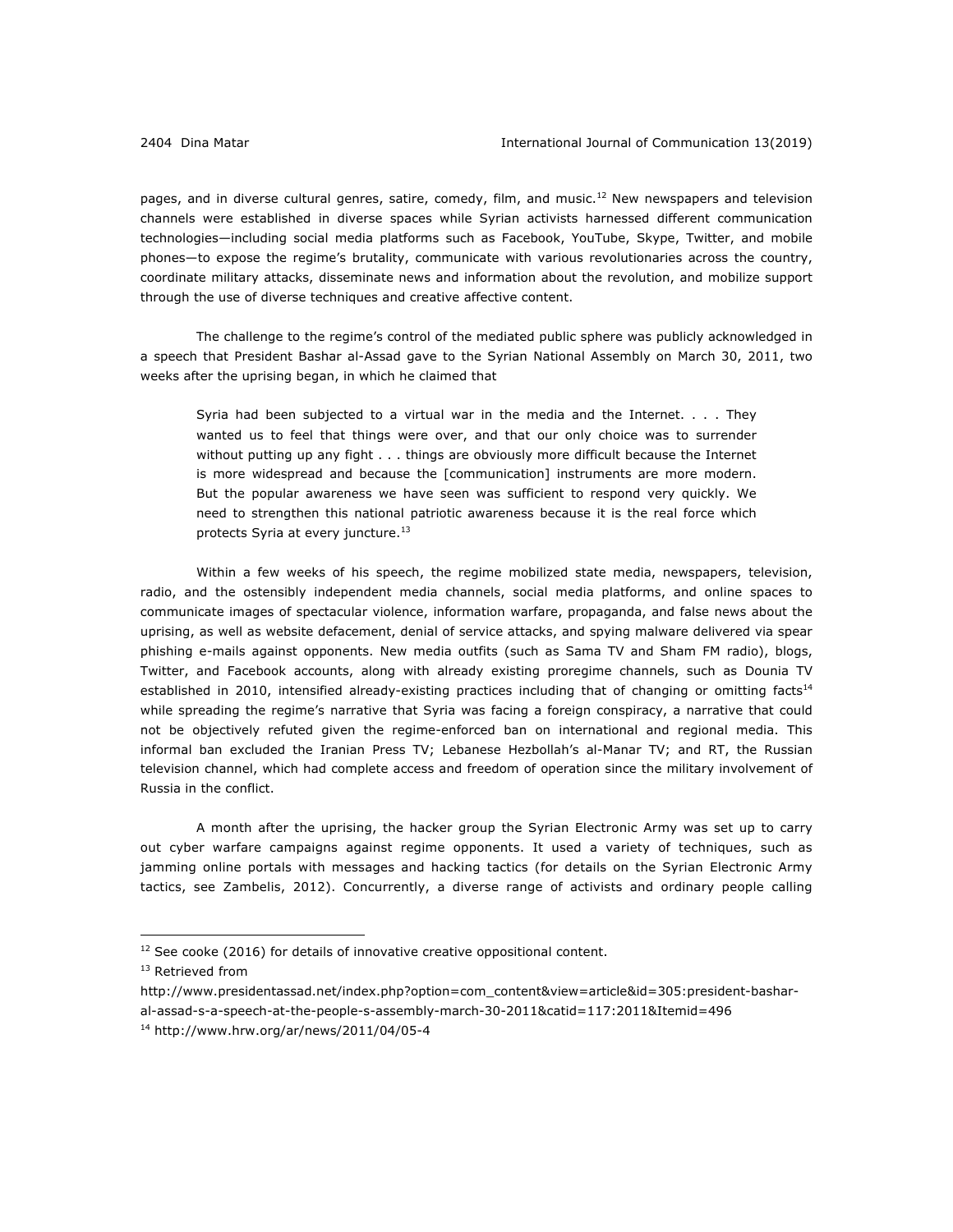themselves grassroots journalists began circulating fake news about the conflict, a practice that soon defined coverage of the Syrian conflict and that, as Omar al-Ghazzi (2017) writes,

should be recognized as part of our political reality, as it influences the choices of political players involved in Syria. . . . On Syrian official media, such stories served as a pillar of a strategy to cast doubt on media representations of the conflict and enable the dissemination of outlandish claims about a universal conspiracy against the country. (p. 13)

These various individuals and groups included UK-based blogger Vanessa Beeley; self-proclaimed Lebanese journalist Samira Abdallah, who tweets under the hashtag @sahouraxo and has more than 125,000 followers; and a crop of right-wing Facebook groups, such as the European Solidarity Front for Syria.<sup>15</sup> One of the tactics these self-styled regime supporters deployed was the circulation in digital platforms of misinformation about major events in the civil war, such as the chemical attack on Eastern Ghoutta on April 7, 2018, and repeating claims by the regime media that the attack was fabricated while circulating a YouTube video<sup>16</sup> claiming that the victims of the attacks were actors who pretended they that had been wounded or killed. As part of their tactics, these pro-regime supporters also launched smear campaigns against antiregime groups, aid groups, and journalists seen as supporting the opposition, such as the White Helmets, a volunteer rescue organization twice nominated for a Nobel Peace Prize that was accused by Assad of being a "'facelift' for a *jihadi* group."17 One of the most talked about smear campaigns, carried out by these individuals as well as regime supporters, was Beeley's circulation of a video claiming that the White Helmets had faked rescue operations and that it had cooperated with *takfiri* (nonbeliever) militants in staging a chemical attack in Idlib Province.<sup>18</sup> Such practices, also circulated widely in regime media, helped nurture multiple narratives of digital suspicion while generating a feeling of anxiety among Syrian and other publics, $19$  an anxiety accentuated by the fragmentation of the media in Syria and by the proliferation of multiple visual representations of violence circulated by diverse actors in the conflict and enabled by the participatory nature of networked media (see Della Ratta, 2017, 2018).<sup>20</sup>

<sup>15</sup> https://www.facebook.com/European-Solidarity-Front-for-Syria-280123615449307/

<sup>&</sup>lt;sup>16</sup> See https://www.youtube.com/watch?v=\_7zZmXDctmE released April 7, 2017, and circulated on proregime media.

<sup>&</sup>lt;sup>17</sup> Assad interview with Swiss SRF1 TV, October 19, 2018. Retrieved from www.SRF1TV.com.

<sup>&</sup>lt;sup>18</sup> See https://21stcenturywire.com/2017/10/09/white-helmets-state-sanctioned-terrorism-hollywoodposter-boys-war/

 $19$  This argument is relevant in the case of Syria; however, it was not possible to conduct an audience study in the current conditions.

<sup>&</sup>lt;sup>20</sup> The networked nature of the Syrian conflict cannot be ignored and neither can the proliferation of what Della Ratta (2018) calls the networked image or its implications. Such a discussion is relevant and important, but it is beyond the scope of this article, which focuses on the regime's strategic communication as a practice of politics.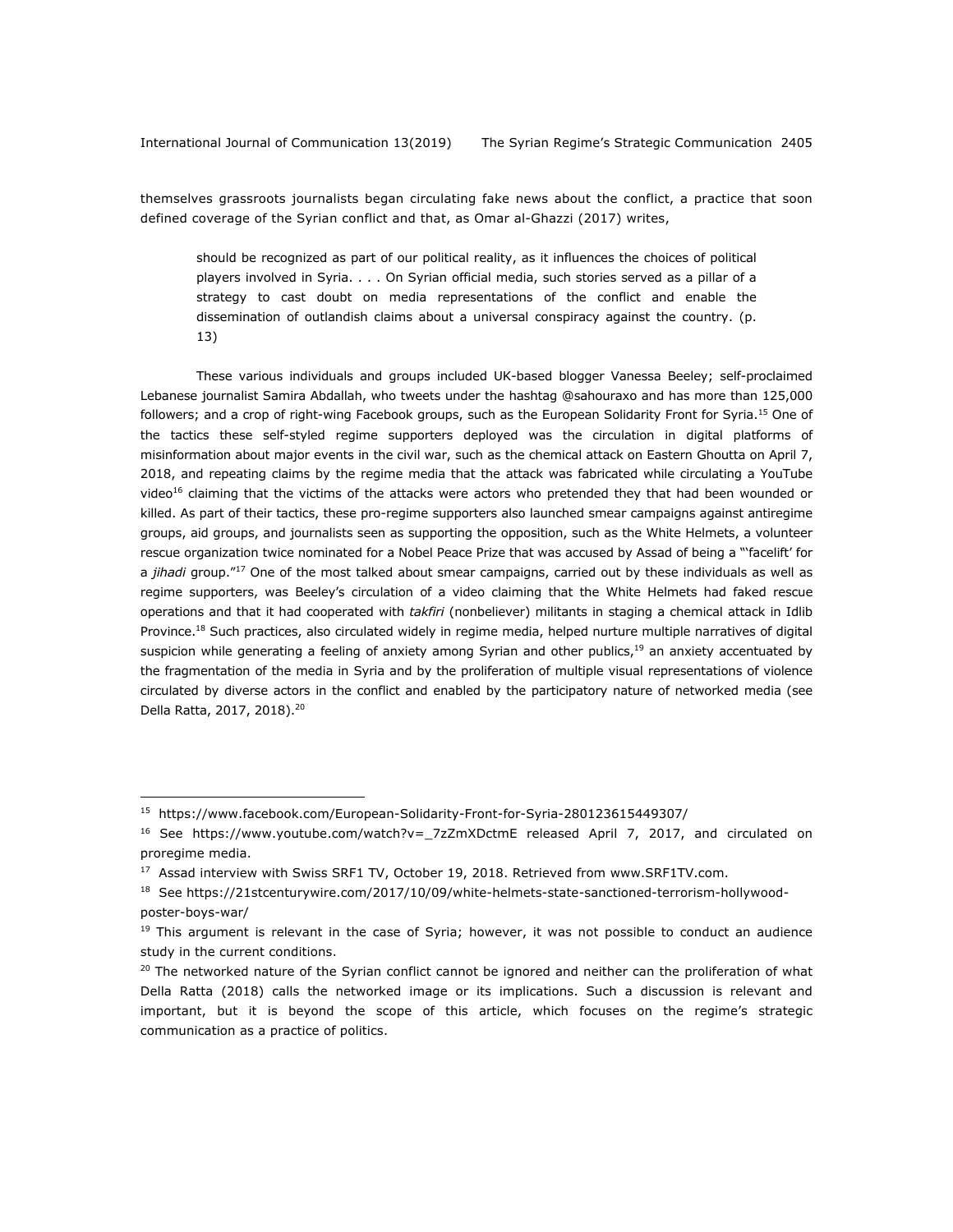### **Mobilizing the Ba'thist Culture of Communication**

Running hand in hand with the mobilization of media as commodities of power, the regime deployed a political language rooted in the existing Ba'thist culture of communication, which functioned as "a mode of ambivalent interpellation, a way of 'hailing' spectators that is effective even if its claims are not taken literally" (Wedeen, 1999, p. 32). Although prevalent in much of the regime's media content and public discourses, this political language was particularly prominent in Bashar al-Assad's<sup>21</sup> few public speeches addressed to Syrian publics, and delivered in Arabic to institutional (parliament) or populist (Damascus University)<sup>22</sup> settings. In most of Assad's speeches between April 2011 and December 2017, he repeated dominant discursive tropes that had underpinned the Ba'ath culture of communication for more than four decades: Arab nationalism and Syrian national unity; a conspiracy discourse drawing on an "us and them" binary language, and a discourse of reform and citizenship. It is important to note that during his first 10 years in power, Assad's political language was dominated by the discourse of good citizenship and reform, reflecting the country's embrace of neoliberalism and the slow liberalization of politics, and underlining some pragmatism and adaptation in the regime's strategic communication to diverse sociopolitical contexts. However, when the uprising began and escalated, Assad consistently mobilized the political language underpinning the Ba'th culture of communication, underlining the role of political language as a site of struggle over power.

Indeed, in all the speeches addressed in this article, Assad persistently used a political language that sought to construct an image of Syria as the "Arab nationalist" regime par excellence, or a regime committed to the defense of Arab nationalism (Arabism) to elicit support for the founding Ba'th project of building a Syrian Arab nation irrespective of its diverse constituencies. In reiterating these tropes, Assad sought to lay claim to a united Syrian Arab identity as an *imagined homogenous* Arab identity that glossed over all different forms of identifications—religious, minority, ethnic, or sectarian.<sup>23</sup> This language, in which he sought to summon Syrians as the "true Arabs," was particularly evident in his speech to the new Syrian government on April 16, 2011, a month after the uprising, in which he described Syria as the "throbbing heart of the Arab nation . . . I hope you and I . . . will be able to speak for Syria, glorious Syria which is at the heart of the Arab nation [and] truly represents what our country stands for." $^{24}$ 

 $21$  I do not use Assad's interviews, mainly because these are mostly aimed at outside political actors, his supporters abroad, and international publics.

 $22$  Assad did not make many public speeches and those he made often marked particular occasions, such as Army Day and meetings of government. However, he also gave several speeches at Damascus University and the Opera House, addressing young Syrians and economic elites.

 $23$  The question regarding Syria's Arab identity is complex given the diversity of its population and divisions along ethnic, religious, and sectarian lines and because the regime is controlled by the Alawi minority sect, to which the president belongs.

<sup>&</sup>lt;sup>24</sup> Retrieved from

http://www.presidentassad.net/index.php?option=com\_content&view=article&id=359:president-al-assad-2011-damascus-university-speech&catid=117&Itemid=496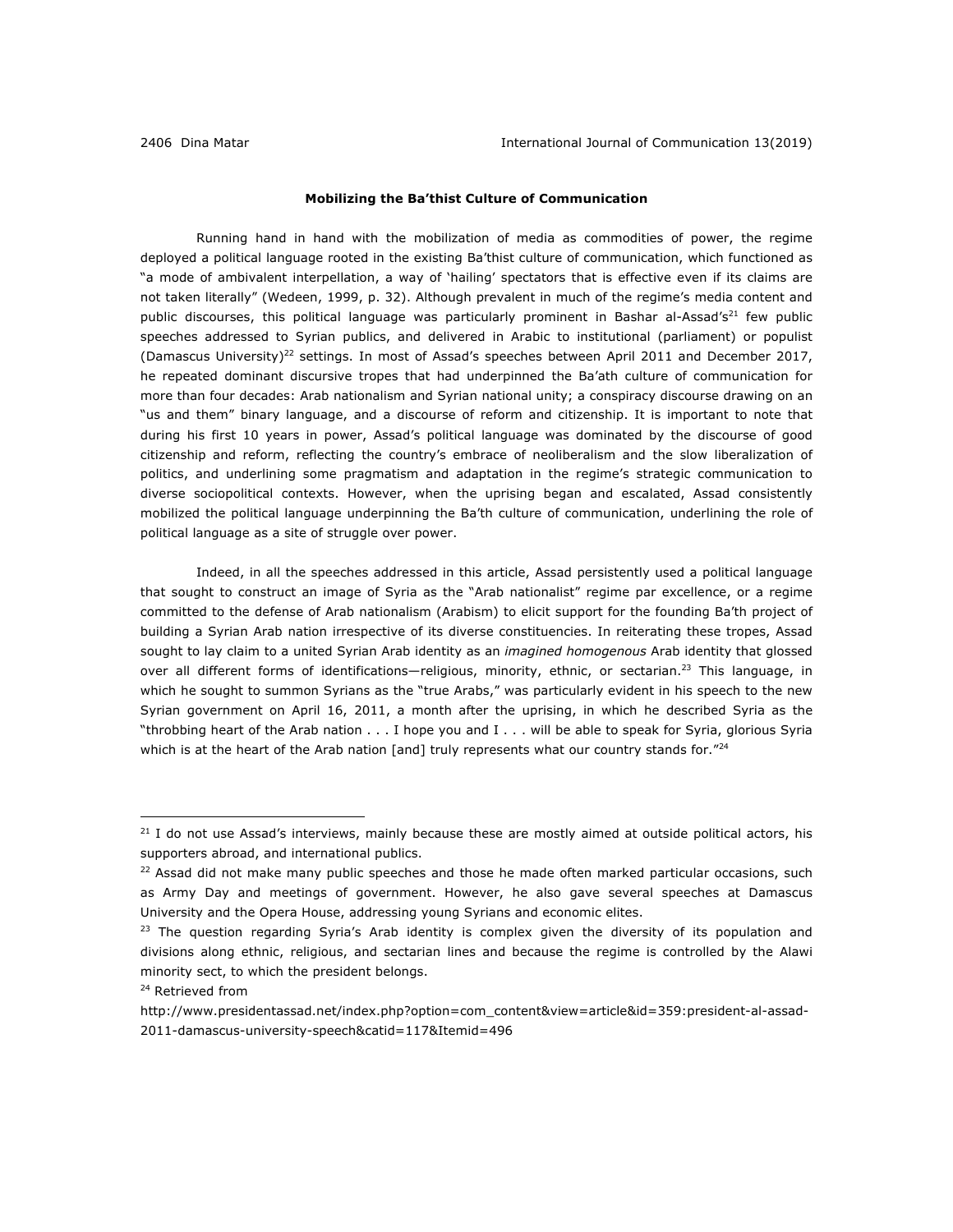Furthermore, Assad consistently used the pronoun *you* (in the plural) as an inclusive move of address intended to summon his intended audiences both as symbolic and real participants in the formation and maintenance of the nation as a unity. This was apparent in his reinauguration speech on July 16, 2014, in which he stated,

You [Syrians] have proven to the entire world that pressures and conspiracies only increase your determination to counter the challenges because . . . Syria has the interests of the Syrian Arab people and their national and pan-Arab objectives in mind.<sup>25</sup>

Assad's mobilization of an Arab nationalist political language was particularly evident in another speech he gave to the Arab Forum in Damascus on November 14, 2017, in which he said,

Arab heritage and culture is the accumulation of the heritage and cultures of all the peoples who lived in this region throughout ancient and modern history. . . . Arabism is not a slogan . . . it is an inclusive civilized concept that includes everyone . . . all ethnicities, religions, and sects. It is a civilized status open to all . . . without exceptions.<sup>26</sup>

Interestingly, in that same speech, Assad also sought to lay claim to another inclusive and powerful collective identity in the Arab world: that of the nation of Islam, making links between Islam and Arab nationalism and constructing them as complementary and mutually constitutive rather than oppositional. As he stated in the same speech,

there is no contradiction between belongingness to Arabism and belongingness to Islam as they enhance each other. . . . Some have tried to undermine the relationship between Islam and Arabism [and] . . . some have accused Arabist ideology of being secular and atheist, but there *is* [emphasis added] an organic connection between Arabism and Islam. It is wrong to believe that one can be either Arab or Muslim.<sup>27</sup>

Although his rhetoric was intended to respond to the crisis and the context of the evolving uprising, which saw Islamist groups, such as the Islamic State, use regular symbolic and visual references to Islam<sup>28</sup> to mobilize support, Assad's mobilization of a political language linking Arab nationalism with

<u>.</u>

 $28$  The Syrian uprising was marked by the widespread use of religious spaces, symbols, and vocabulary by the protestors. For example, in the demonstrations, political slogans demanding freedom, justice, or the end of the Assad regime were combined with the chants of "Allahu Akbar" ("God is great") and other

<sup>&</sup>lt;sup>25</sup> Retrieved from

http://www.presidentassad.net/index.php?option=com\_content&view=article&id=1181:president-assad-2014-inauguration-speech-july-16-2014&catid=311&Itemid=496

<sup>&</sup>lt;sup>26</sup> Retrieved from

http://www.presidentassad.net/index.php?option=com\_content&view=category&id=326&Itemid=496 <sup>27</sup> Retrieved from

http://www.presidentassad.net/index.php?option=com\_content&view=category&id=326&Itemid=496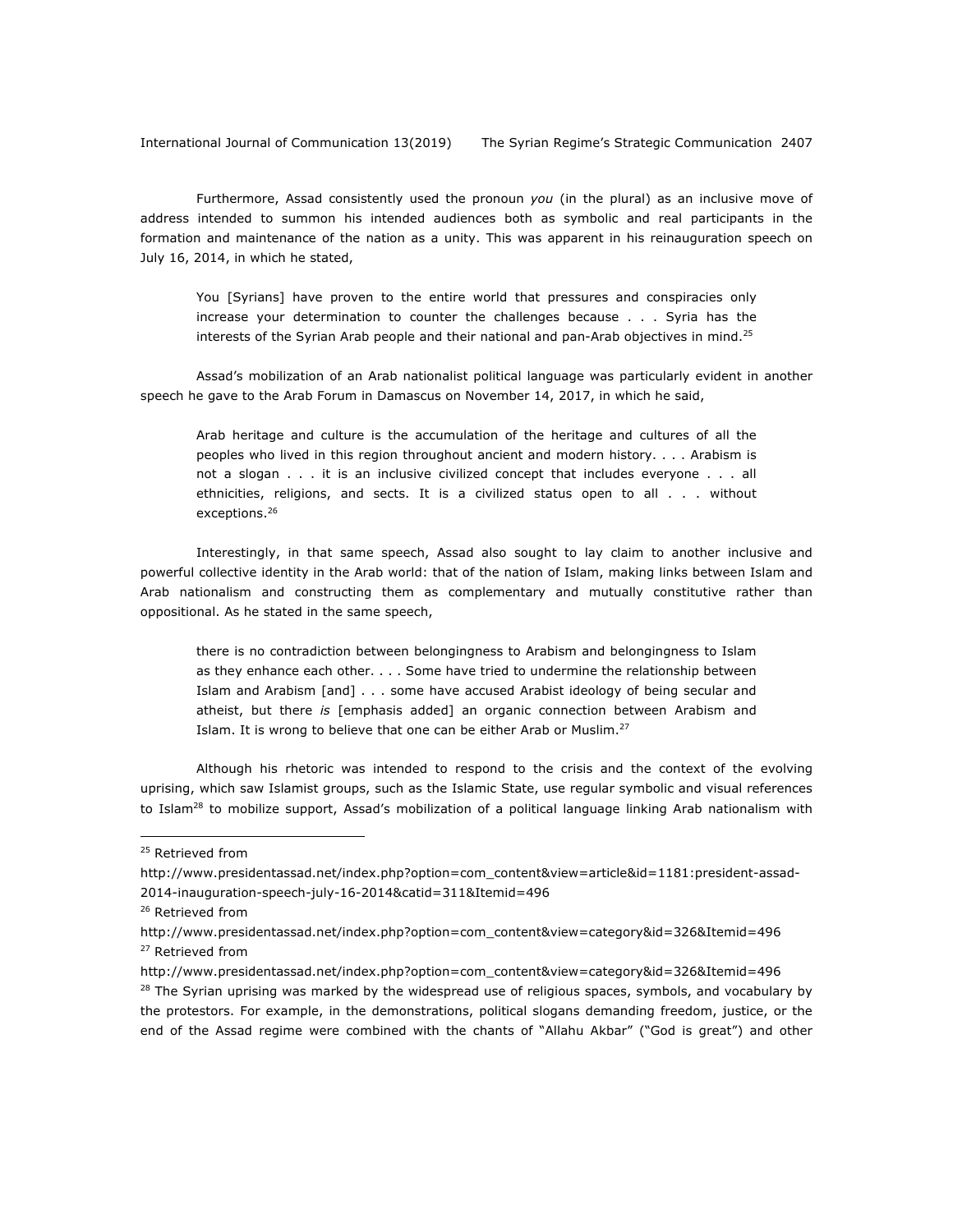Islam was not new, but had been mobilized by the regime as a discursive strategy to ensure support. Indeed, Nicolas van Dam (1996/2011) writes in his book *The Struggle for Power in Syria* that although the Ba'th Party had sought to construct a united secular Arab society with a socialist system, this "did not imply that Islam was of secondary importance to Ba'thist Arabism. In the Ba'thist view, Islam constituted an essential and inseparable part of Arab national culture" (p. 17).

Following the 1979–1982 uprising led by the Syrian Muslim Brotherhood, the regime began to promote a form of religious Arab nationalism to gain the support of pious Muslims, while former President Hafez al-Assad used religious references and symbols to mobilize the majority Sunni population especially following his repression of the Brotherhood revolt (Hilu Pinto, 2017). Since 2000, when Bashar al-Assad took over following the death of his father, the regime sought to construct an image of the Syrian president as a pious persona: Images of Assad praying and holding and kissing the Qur'an pervaded the media and everyday spaces (Hilu Pinto, 2017).

# **Conspiracy Imagery, Conspiracy, and "Us and Them" Discourse**

From the beginning of the uprising, Assad also mobilized a binary political language of "us versus them" to differentiate between regime supporters as "loyalists" fighting "oppositionists" involved in a foreign-aided conspiracy against the nation and its unity. This language, intended to discredit opponents as terrorists funded by the West, by "enemies of the homeland," or by "conspirators" who are clever, organized, and methodical was evident in a speech Assad gave to the People's Assembly on March 29, 2011, in which he stated,

Syria today is being exposed to a big conspiracy, the threads of which stretch from far and close countries as it also has some threads inside the country . . . the conspiracy depends, as far as its timing not form, on what is going on in the Arab countries. . . . This is natural. Even we, in the government, did not know, like everybody else, and did not understand what was happening until acts of sabotage started to emerge. Then, things started to become clearer. They will say that we believe in the conspiracy theory. In fact, there is no conspiracy theory. There is a conspiracy. $^{29}$ 

The language of conspiracy has been a persistent discursive practice of politics that the regime has consistently used to legitimize its power and to justify the use of excessive violence against opponents, particularly during situations of flux. During the uprising-turned-war, Assad used it to mobilize support among young Syrians in the struggle for power. For example, in a speech at Damascus University

references, reflecting the importance of Islam as a moral framework for society. Later on, Islamist jihadist groups would also use the same slogans in their mediated representations of spectacular violence and oppression.

<u>.</u>

http://www.presidentassad.net/index.php?option=com\_content&view=article&id=305:president-basharal-assad-s-a-speech-at-the-people-s-assembly-march-30-2011&catid=117&Itemid=496

<sup>29</sup> Retrieved from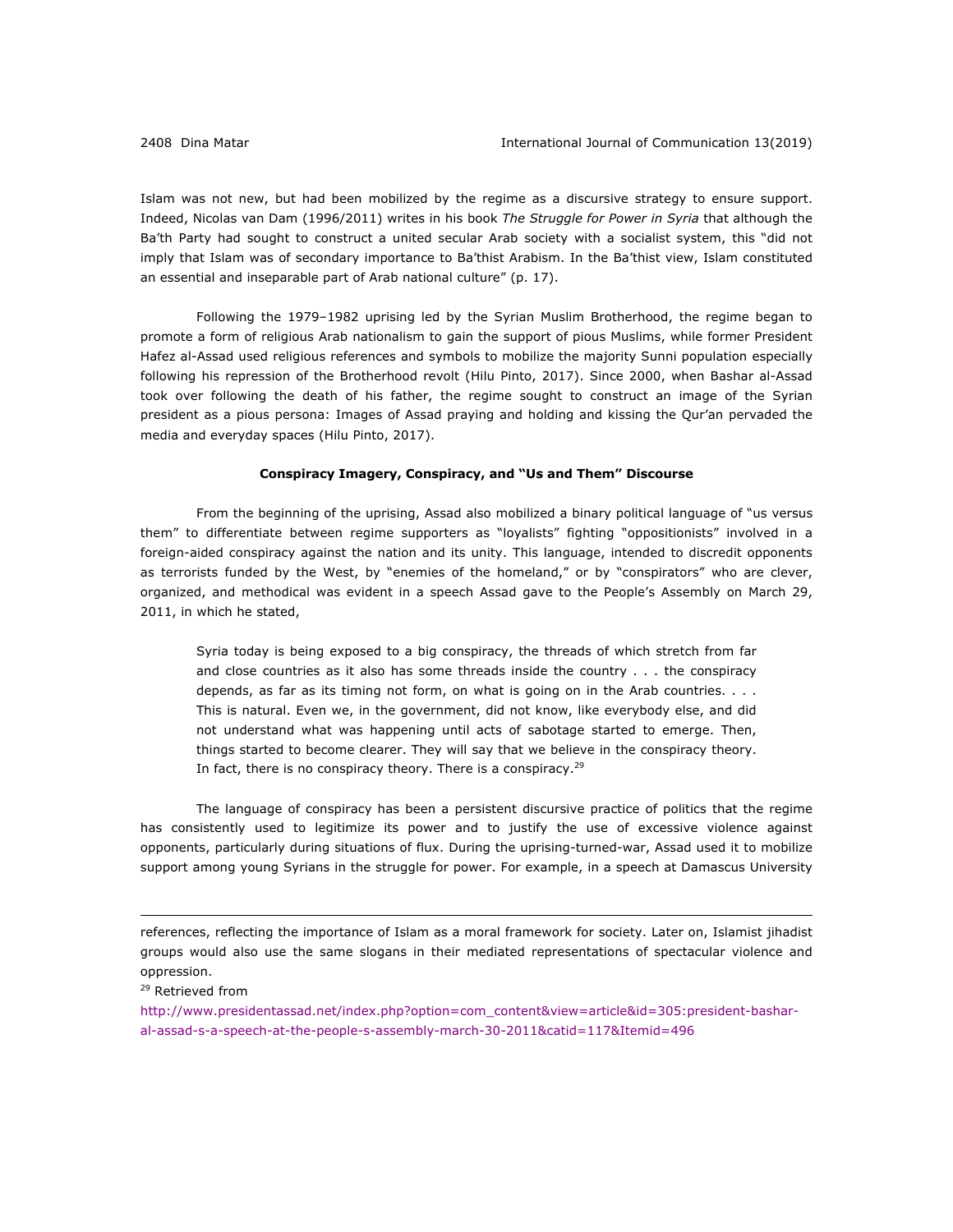on June 20, 2011, $30$  Assad claimed that Syria had been facing "foreign" conspiracies that aimed at undermining national unit:

What is going on in the street has several components: The first one are the people who have needs and they want the state to fulfill them; the second component is represented by those outlaws and wanted and who have targeted institutions who oppose them and the third component is the most dangerous despite of being small and it is represented through those who have the *takfiri* extremist ideology which we have experienced for decades when it tried to sneak to Syria and it could get rid of it due to its people's awareness and wisdom.<sup>31</sup>

Assad's rhetoric, although adapted to the context of the uprising, conforms to the main discursive practices underpinning the Ba'th Party's culture of communication that sought to use a binary language to construct an image of Syria as being in a constant war with outside forces, including extremist Islamists, and to depict every form of internal opposition as an attempt to collude with the enemy against the nation (see al-Haj Saleh, 2017). It also conforms to the Syrian regime's practice of mobilizing an "us versus them" discourse (those with us and those against us) to construct regime opponents as mortal enemies that deserve to be banished or eliminated. The use of such discursive practices as modalities of politics not only serve to provoke polarization and the entrenchment of divisions in the country, but also importantly contribute to, as al-Haj Saleh (2017) writes, "widespread paranoia . . . [where] every outsider [is] as an evil conspirator and every insider as a good friend" (p. 107).<sup>32</sup> In reality, this language is intended to provide legitimacy to the practice of literally eliminating opponents by killing them through upholding perceptions of threats that can come from Israel or the West or from civil strife based on sectarianism and ideological discrepancies that were evident in the coup-ridden years before 1970.

Salwa Ismail (2018) takes the argument further, suggesting that the regime had actively sought to create the conditions of

a permanent war between rulers and ruled and between different components of society differentiated along various lines of division; sectarian, tribal, ethnic, regional, urban– rural and class . . . in Syria, these divisions along an overarching political divide between two camps that, for simplicity, I refer to as loyalists and oppositionists . . . through a constellation of practices and techniques, a division of the population into "us" and

 $30$  Before the uprising, Assad had nurtured the young elite generation of Syrians as a new class of entrepreneurs and actors involved in his *tanwir* project.

<sup>&</sup>lt;sup>31</sup> Retrieved from

http://www.presidentassad.net/index.php?option=com\_content&view=article&id=359:president-al-assad-2011-damascus-university-speech&catid=117&Itemid=496

 $32$  Al-Haj Saleh (2017) notes that another technique mobilized to divide people was the spread of the belief that if we do not kill them, they will kill us, a phobia that has become one of the basis for sectarian uniformity and making distinctions between us and them.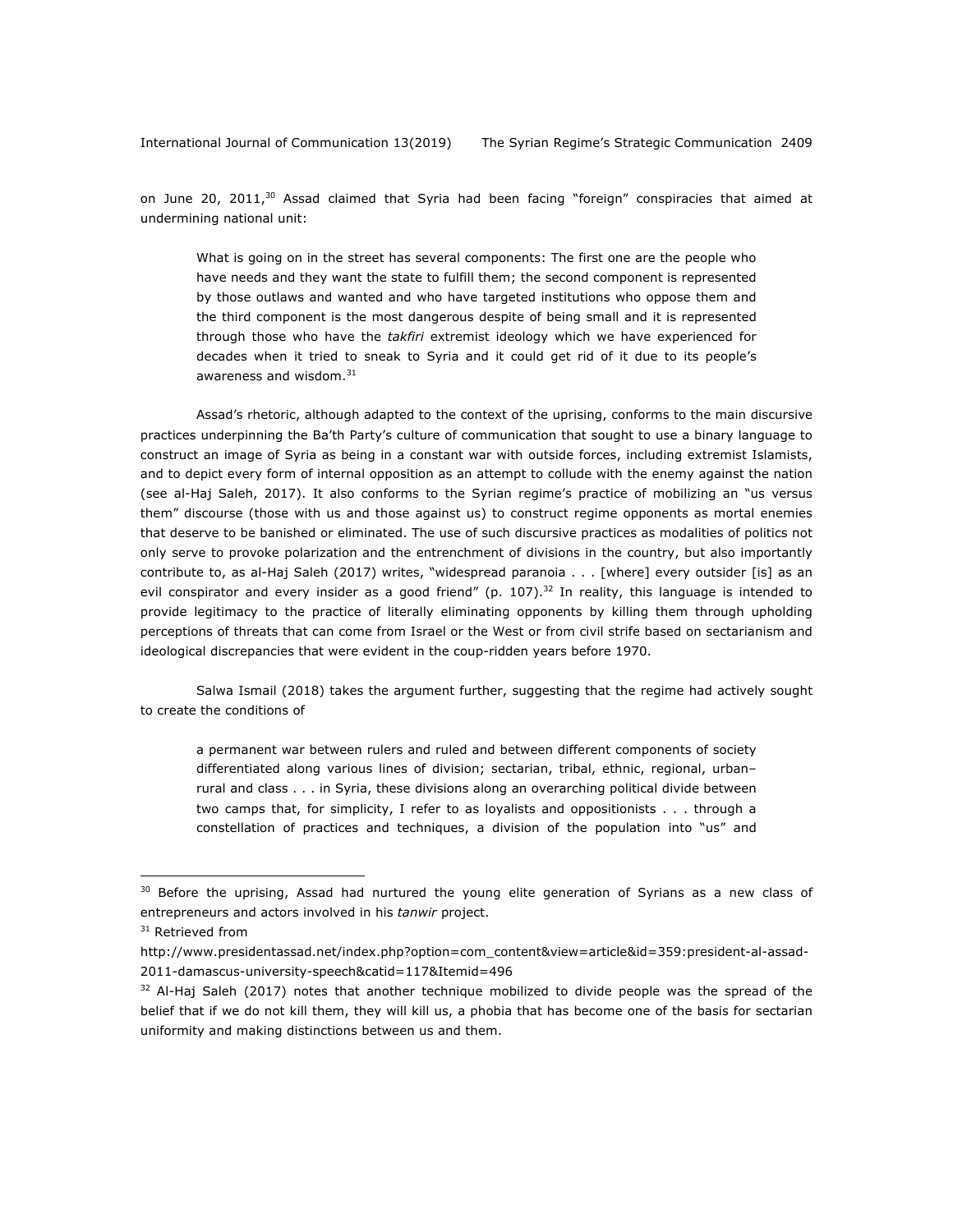"them" was enacted—"us" to be read as the Assad regime and its loyalists and "them" as opponents or the opposition constituted as expendable. ( p. 189)

The analysis of the speeches shows that Assad consistently sought to delegitimize the uprising by framing it as a "foreign insurgency" or a "terrorist plot" rather than a popular uprising. This language was evident in his speech at Damascus University on June 4, 2012, a year after the uprising and at a time when the popular protests were gaining support, in which Assad claimed that

there is no such a thing as an armed resistance movement—these are terrorist cells aided and funded by the West. Things were clear to us from the early days of the aggression. We all remember the reactions of those who did not believe or were not convinced of what I said at the beginning of the crisis. At the time, many people rejected terms like plot and aggression . . . [but] . . . conspiracies are natural around us. That's why we shouldn't give this component a lot of attention. What's important for us is to focus our attention on strengthening our internal immunity inside Syria.<sup>33</sup>

In other speeches, Assad used the label *takfiri* (nonbeliever) in referring to opponents, describing them as allies of Islamist extremist groups, such as al-Qaeda. For example, in a speech to the National Assembly on January 6, 2012, he claimed that

*Takfiris*, terrorists, al-Qaeda members calling themselves *Jihadis* streamed from everywhere to command the combat operations on the ground. . . . We are fighting those, most of whom are non-Syrians, who came for twisted concepts and fake terms they call Jihad, but nothing can be farther from Jihad and Islam. Most of them are terrorists instilled with al-Qaeda thought, and I believe that most of you know how this kind of terrorism was fostered three decades ago in Afghanistan by the West and with Arab money.34

In addition to labeling regime opponents as *takfiris*, Assad consistently sought to construct links between opponents and members of the Muslim Brotherhood, claiming that all were "terrorists taking cover under Islam. . . . If we go back to the 1970s and 1980s when the devil's brothers [Muslim Brothers] carried out their terrorist acts, we find ourselves facing a race between terrorism and reform."<sup>35</sup> His invocation of the Muslim Brotherhood and their revolt in Hama in 1982, which was violently crushed by the regime, was intended to call to memory past episodes of regime mass violence against its people and

<sup>&</sup>lt;sup>33</sup> Retrieved from

http://www.presidentassad.net/index.php?option=com\_content&view=article&id=276:speech-

delivered&catid=118&Itemid=496

<sup>&</sup>lt;sup>34</sup> Retrieved from

http://www.presidentassad.net/index.php?option=com\_content&view=article&id=273:president-bashar-

al-assad-s-january-6th-2013-speech&catid=119&Itemid=496

<sup>&</sup>lt;sup>35</sup> Retrieved from www.Syrian-freepress.wordpress.com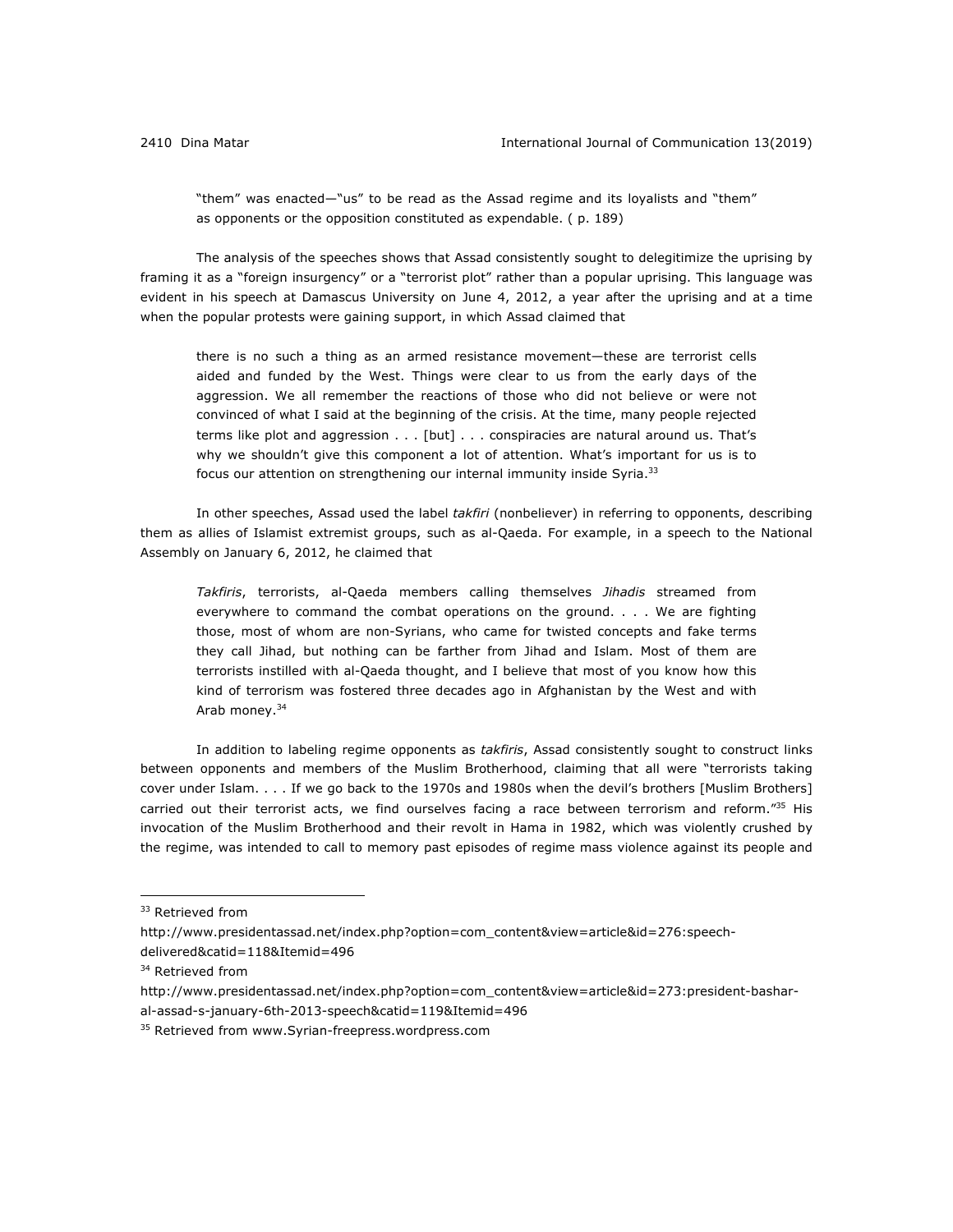to invoke mediated narratives of fear, which were accentuated by fear of the Islamic State and other Islamist groups' violent practices in Syria.

In constructing the battle with regime opponents along an "us and them" binary and the uprising as a conspiracy against the nation, Assad sought both to exploit existing sectarian identifications and maintain sectarian solidarity among the minority Alawite sect to maintain power, underlining how, as Hilu Pinto (2017) argues, the inscription of sectarian frames is as an intentional political practice aimed at a "sectarian distribution of violence to deepen the sectarian fault lines among the protestors, dividing and isolating them" (p. 135).<sup>36</sup> Such discursive practices are central to what some scholars have termed the *sectarianization* of the conflict, understood as intentional political practices by actors pursuing political goals that involve mobilization around religious identity markers (Hashemi & Postel, 2017), a practice that was omnipresent in regime practices and structures for decades before 2011 and has been at odds with the public regime narrative that sought to dissolve individual communities under a broader Syrian Arab identity.

#### **Reform and the Good Citizen Discourse**

In many of his speeches, Assad sought to reiterate his commitment to *tanwir* (reform) as a political ideology underpinning his reformist agenda that he espoused when he took power in 2000. However, in his speeches since the uprising, Assad consistently articulated reform as a process that could not be implemented without waging war against regime opponents or without the support of "mindful" or "good" citizens, effectively using the political language of reform to legitimize his regime's violence and to invite Syrians to collaborate with the regime and, as such, ensure their obedience and complicity. $37$ 

Assad's mobilization of reform as a political language came across clearly in his first speech at Damascus University after the uprising in which he said that

achieving reforms and development is not an internal need only, but it is a vital necessity for confronting these schemes; therefore, we have no choice but to succeed in the internal project as to succeed in our external one. Reform without security is like security without reform. Neither will be successful without the other. Those who keep parroting that Syria has opted for a security solution do not see or hear. We have repeatedly said that reforms and politics go in one hand and eliminating terrorism in the other.38

<sup>38</sup> Retrieved from

 $36$  It is worth noting that within a year of the uprising, the totalizing narrative that the conflict was sectarian with roots in a long-standing broader Sunni–Shiite struggle for dominance in the Middle East became a dominant narrative in interpretations and readings of the conflict.

<sup>&</sup>lt;sup>37</sup> As discussed above, the Syrian regime's reform project in the first decade of Bashar al-Assad's rule saw an implicit collaboration among emerging economic elites, cultural producers, and the regime.

http://www.presidentassad.net/index.php?option=com\_content&view=article&id=359:president-al-assad-2011-damascus-university-speech&catid=117&Itemid=496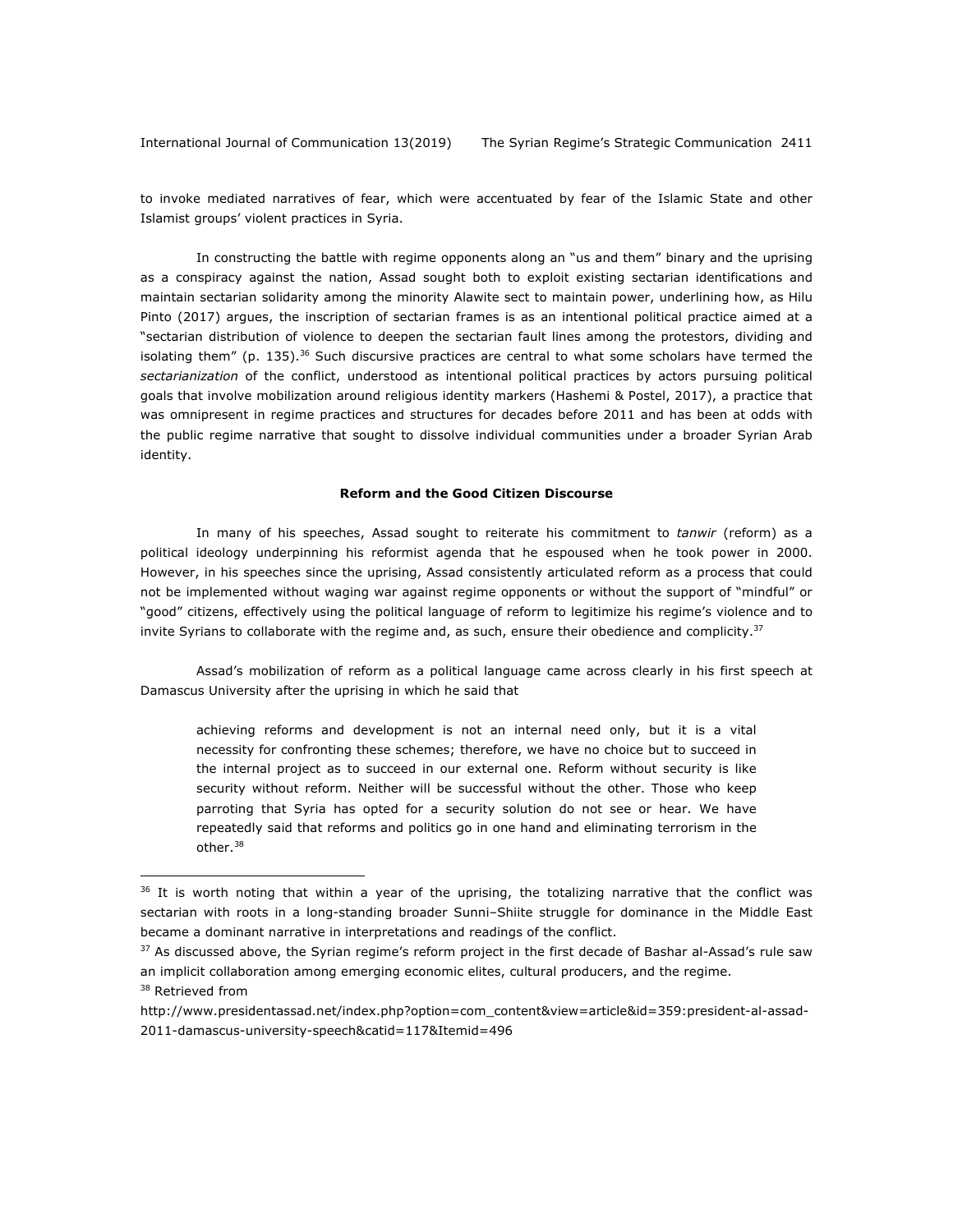In his January 6, 2013, speech to the National Assembly, almost two years after the uprising started, Assad deployed the language of reform to justify the war against his opponents as a war to defend reform and Syria's national unity:

Syria is in a state of war in the full sense of the word. We are repelling a fierce outside aggression in a new disguise, which is more lethal and dangerous than a traditional war, because they do not employ their tools to strike us; instead, they have us implement their projects, and target Syria using a bunch of Syrians and a lot of foreigners. . . . We are defending the homeland . . . and a reform that is necessary to all of us . . . [reform] . . . may not change the reality of war, yet it strengthens us and reinforces our unity in the face of the war.<sup>39</sup>

In other speeches, Assad talked about reform as a process to improve citizens' lives that demanded constant communication with citizens. As he stated, "If the Syrian citizen is our target, then he should be our starting point . . . and if our objective is to serve the citizen's interests, then the citizen's views should be our guiding light."40

In speaking about reforms as a series of initiatives to improve conditions for ordinary people, Assad invoked the language of what it means to be a good citizen underpinning the dominant Ba'thist culture of communication, which associated good citizenship with Arab nationalism and national unity. For example, in his speech at Damascus University on June 20, 2011, Assad argued that

each citizen is responsible and able to provide something even if it is simple or limited in his/her view, because the homeland is for everyone; we all defend it, each according to his/her capacity and capability. Since the attack is launched against the homeland with all its human and material constituents, the mindful citizen has certainly known that passivity, waiting for time or others to solve the problem is a sort of pushing the country towards the abyss, and not contributing solutions is a kind of taking the homeland backwards with no progress towards overcoming what the homeland is going through.<sup>41</sup>

In using this language, Assad sought to call on Syrians to join the regime's battle against opponents, interpellating those "good citizens" whose duty was to defend the country against plotters and to embrace reform to enhance economic gains and individual progress, and thus effectively legitimize the regime's

<sup>&</sup>lt;sup>39</sup> Retrieved from

http://www.presidentassad.net/index.php?option=com\_content&view=article&id=273:president-basharal-assad-s-january-6th-2013-speech&catid=119&Itemid=496

<sup>40</sup> Retrieved from

http://www.presidentassad.net/index.php?option=com\_content&view=article&id=276:speech-

delivered&catid=118&Itemid=496

<sup>&</sup>lt;sup>41</sup> Retrieved from

http://www.presidentassad.net/index.php?option=com\_content&view=article&id=359:president-al-assad-2011-damascus-university-speech&catid=117&Itemid=496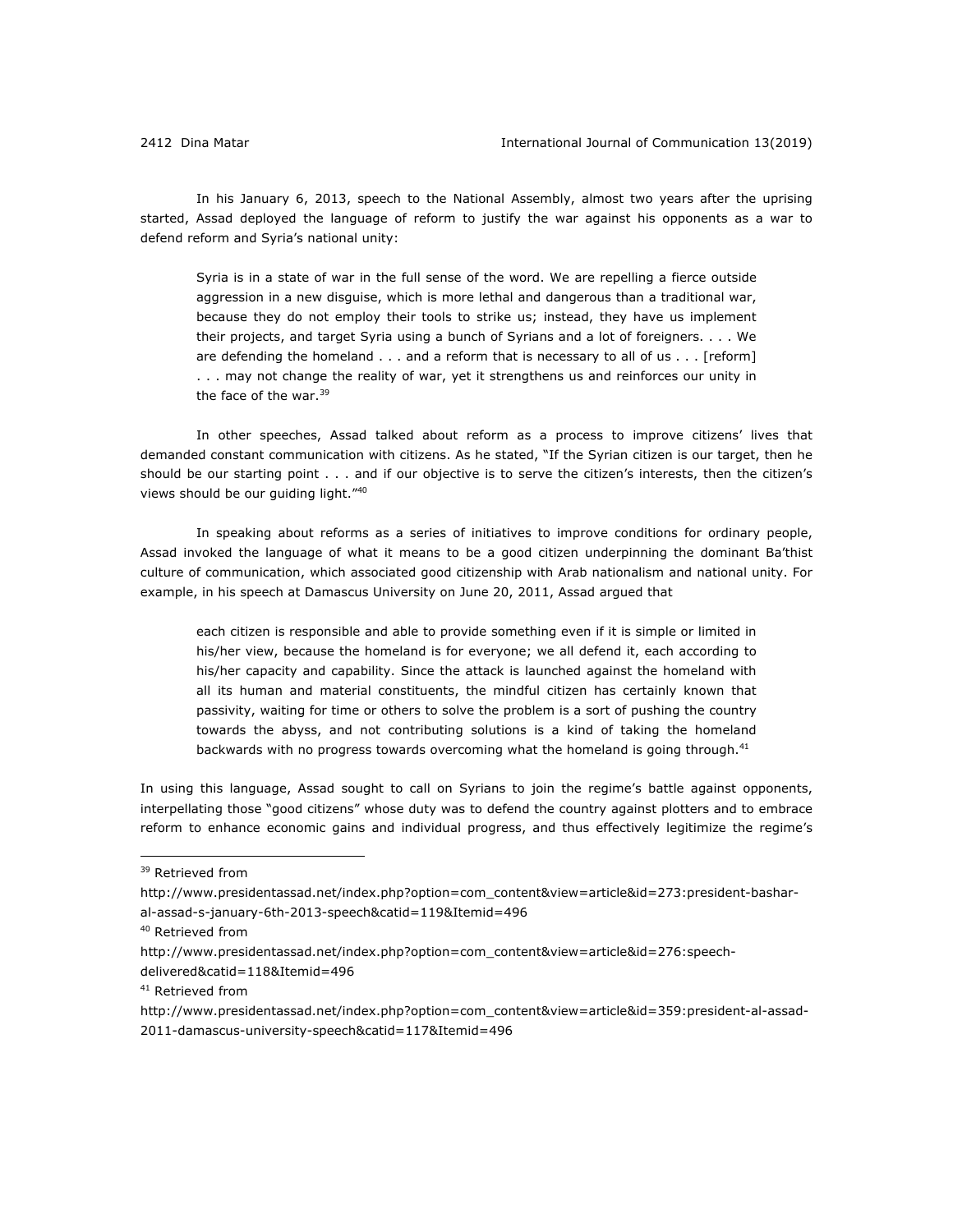vision of what it means to be a good Syrian. Indeed, in many of his speeches, Assad reiterated that reform would not progress without waging a war against regime opponents or without the support of those who were willing to engage in reform, a discourse, as Wedeen (2013) writes, "entailed fantasies of multi-cultural accommodation, domestic security and a sovereign national identity" (p. 842), thus cultivating an aspirational consciousness among the young generation as part of neoliberal plans<sup>42</sup> on the one hand, while continuing to tether possibilities for advancement to citizen obedience and coercive control on the other.

#### **Conclusion**

The Syrian conflict has been described as the most documented and most violent war in modern times. It has also been described as the first networked conflict of the 21st century. Compared with other Arab uprisings and long-term conflicts in the Middle East, the conflict has featured spectacular forms of violence mediated through a wide range of digital and social media practices created by a variety of content by a host of political activists, witnesses, rebels, state agents, and soldiers, underlining how media are part of social and political processes and are fundamentally implicated in practices of war as well as the battle over ideologies, image, rhetoric, and politics.

The Syrian conflict, at the time of writing this conclusion at the beginning of 2019, had entered a phase marked by a broad consensus that the Assad regime had practically defeated its opponents, regained control of most opposition-held areas, and managed to sustain its long-standing mediated regime of representation. Although it is difficult to offer any conclusive cause-and-effect reading of the conflict, given the complex endogenous and exogenous factors surrounding it, the conflict provides a productive context through which to address the regime's strategic communication as a persistent regime practice of politics intended to sustain control, enforce obedience, and ensure the regime's survival. This article acknowledges that such a reading of the regime's strategic communication does not tell us how it is received, negotiated, and contested; nor does it conclusively suggest that it had been effective—in fact, different factors and variables, external and internal, played an important role in the direction of the eightyear-old conflict and its outcome, as did the "ambiguities" surrounding digital technologies particularly in contexts of excessive mediation of violence, flux, and the abundance of digital voices and practices during the conflict.

However, this article suggests that such a reading can help us understand how authoritarian regimes, such as Syria's, continuously seek to produce their power through different practices, including discursive ones. Although these practices may not be evident, in conflict situations, they serve to underline that the "material reality of war" can no longer be separated from the "representational regimes through which [they] operate and which rationalize its own operation" (Butler, 2009, p. 29).

 $42$  There is no space here to discuss the implementation of this strategy in detail.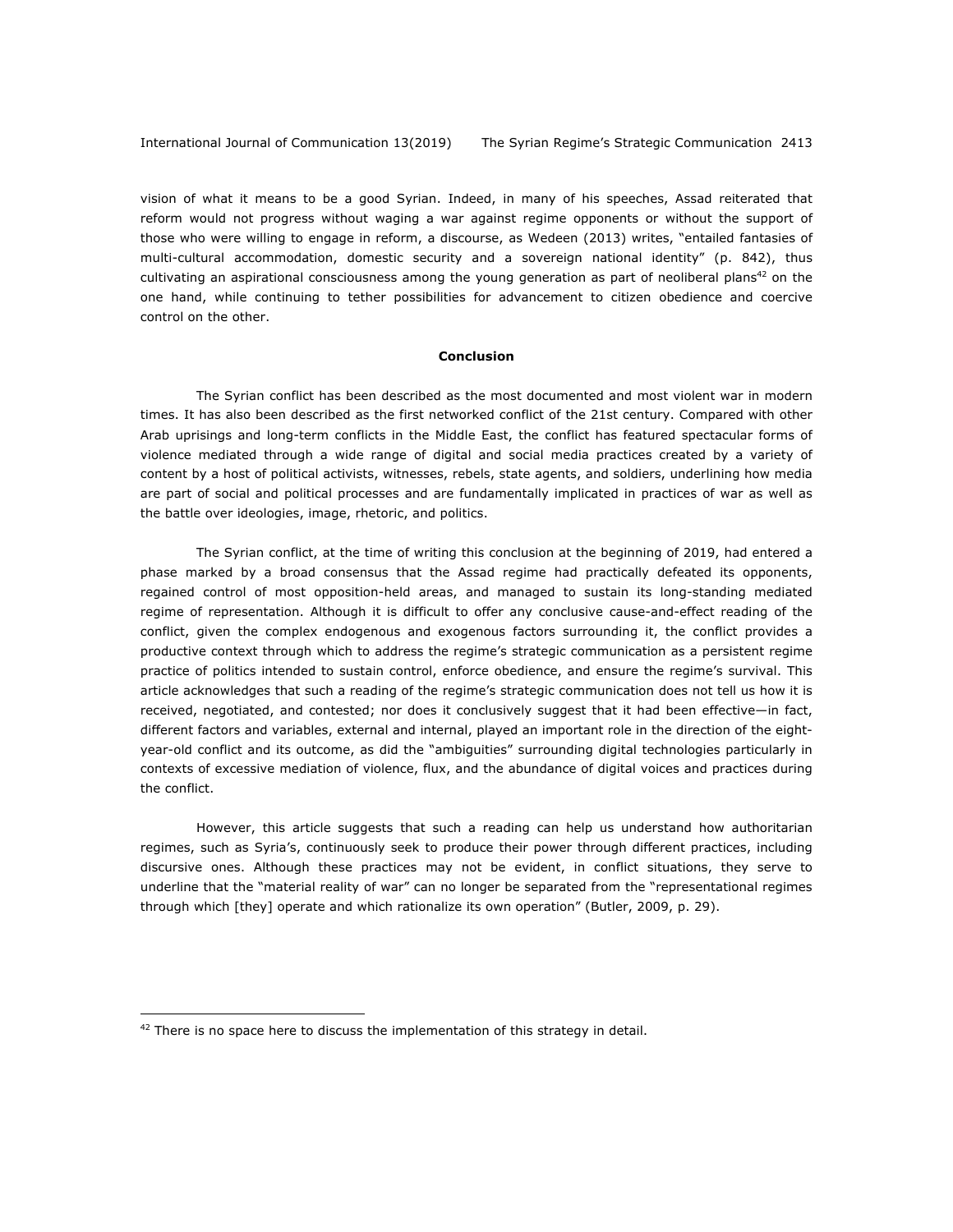# **References**

- Ahmed, AR & NH NH Hamasaeed (2015). The Role of Social Media in the Syrian Uprising. *Journal of Economic Development, Environment and People*. 4 (2), 39-48.
- al-Ghazzi, O. (2017). On the afterlife of false Syria reporting. In Z. Harb (Ed.), *Reporting the Middle East: The practice of news in the twenty-first century* (pp. 12‒32). London, UK: I. B. Tauris.
- al-Haj Saleh, Y. (2017). *Impossible revolution: Making sense of the Syrian tragedy*. London, UK: Hurst.
- al-Rawi, A. K. (2015). Sectarianism and the Arab Spring: Framing the popular protests in Bahrain. *Global Media and Communication*, *11*(1), 25–42.
- Alshaer, A. (2008). Towards a theory of culture and communication: The fixed and the dynamic in Hamas' communicated discourse. *Middle East Journal of Culture and Communication*, *1*(1), 101–121.
- Badran, Y., & Smets, K. (2018). Heterogeneity in alternative media spheres: Oppositional media and the framing of sectarianism in the Syrian conflict. *International Journal of Communication, 12*, 4229– 4247.
- Balanche, F. (2018). *Sectarianism in Syria's civil war: A geopolitical study*. Retrieved from https://www.washingtoninstitute.org/policy-analysis/view/sectarianism-in-syrias-civil-war

Butler, J. (2009). *Frames of war: When is life grievable?* London, UK: Verso.

- cooke, m. (2007). *Dissident Syria*. Durham, NC: Duke University Press.
- cooke, m. (2016). *Dancing in Damascus*. Durham, NC: Duke University Press.
- Crilley, R. (2017). Seeing Syria: The visual politics of the national coalition of the Syrian revolution and opposition forces on Facebook. *Middle East Journal of Culture and Communication, 10*(2–3), 133–158.
- Della Ratta, D. (2017). Expanded places: Redefining media and violence in the networked age. *International Journal of Cultural Studies*, *12*(1), 1-15.
- Della Ratta, D. (2018). *Shooting a revolution: Visual media and warfare in Syria*. London, UK: Pluto Press.
- Fairclough, N. (1989). *Language and power*. London, UK: Longman.
- Farwell, J. (2013). *Persuasion and power: The art of strategic communication*. Washington, DC: Georgetown University Press.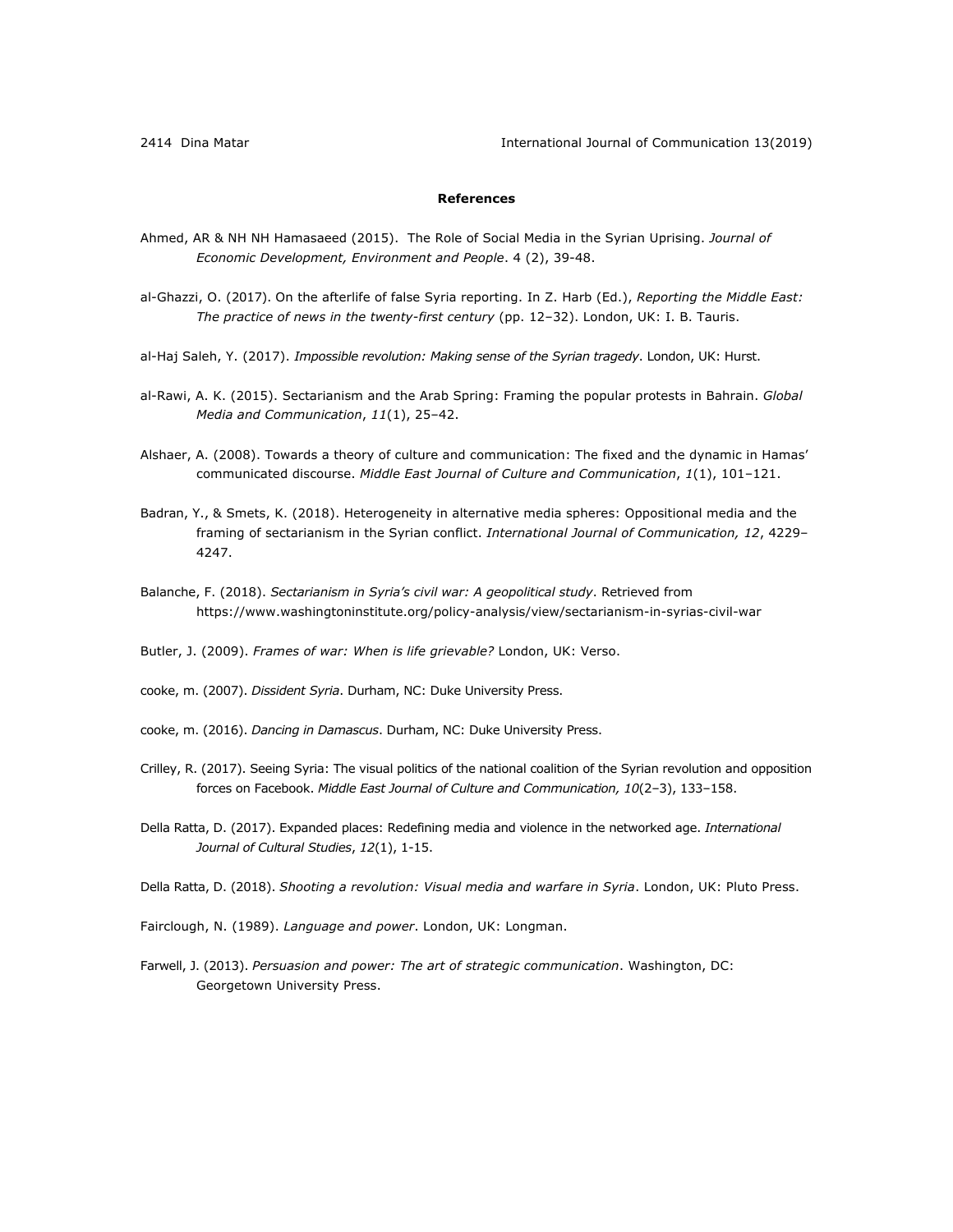- Hall, S. (Ed.). (1997). *Representation: Cultural representation and signifying practices*. London, UK: Open University and SAGE Publications.
- Hashemi, N., & Postel, D. (2017). *Sectarianization: Mapping the new politics of the Middle East*. London, UK: Hurst.
- Heydemann, S. (1993). Taxation without representation: Authoritarianism and economic liberalization in Syria. In E. Goldberg, R. Kasaba, & J. S. Migdal (Eds.), *Rules and rights in the Middle East: Democracy, law and securit*y (pp. 69‒101). Seattle, WA: University of Washington Press.
- Hilu Pinto, P. (2017). The shattered nation: The sectaranization of the Syrian conflict. In N. Hashemi & D. Postel (Eds.), *Sectaranization: Mapping the new politics of the Middle East* (pp. 123-142). London, UK: Hurst.
- Holtzhausen, D., & Zerfass, A. (2013). Strategic communication—Pillars and perspectives of an alternative paradigm. In A. Zerfass, L. Rademacher, & S. Wehmeier (Eds.), *Organisations kommunikation und public relations* (pp. 73‒94). Wiesbaden, Germany: Springer.
- Ismail, S. (2018). *The rule of violence: Subjectivity, memory and government in Syria*. Cambridge, UK: Cambridge University Press.
- Matar, D. (2016). Narratives and the Syrian uprising: The role of stories in political activism and identity struggles. In M. Zayani & S. Mirgani (Eds.), *Bullets and bulletins: Media and politics in the wake*  of the Arab uprisings (pp. 89-107). Oxford, UK: Oxford University Press.
- Melki, J., & Jabado, M. (2016). Mediated public diplomacy of the Islamic State in Iraq and Syria: The synergistic use of terrorism, social media and branding*. Media and Communication, 4*(2), 92–103.
- President Al-Assad 2011 Damascus University Speech. (2011). *PresidentAssad.net*. Retrieved from http://www.presidentassad.net/index.php?option=com\_content&view=article&id=359:presidental-assad-2011-damascus-university-speech&catid=117&Itemid=496
- Salamandra, C. (2008). Creative compromise: Syrian television makers between secularism and Islamism. *Contemporary Islam, 2*(3), 177–189.
- Salamandra, C. (2011). Spotlight on the Bashar al-Asad era: The television drama outpouring. *Middle East Critiqu*e, *20*(2), 157–167.
- Shehabat, A. (2011). The social media cyber-war: The unfolding events in the Syrian revolution 2011. Retrieved from http://www.hca.westernsydney.edu.au/gmjau/archive/v6\_2012\_2/pdf/ahmad\_ shehabat\_RA\_V6-2\_2012\_GMJAU.pdf
- Simpson, E. (2012). *Warfare from the ground up: twenty-first century combat as politics*. London: C. Hurst and Co. Publishers Limited.